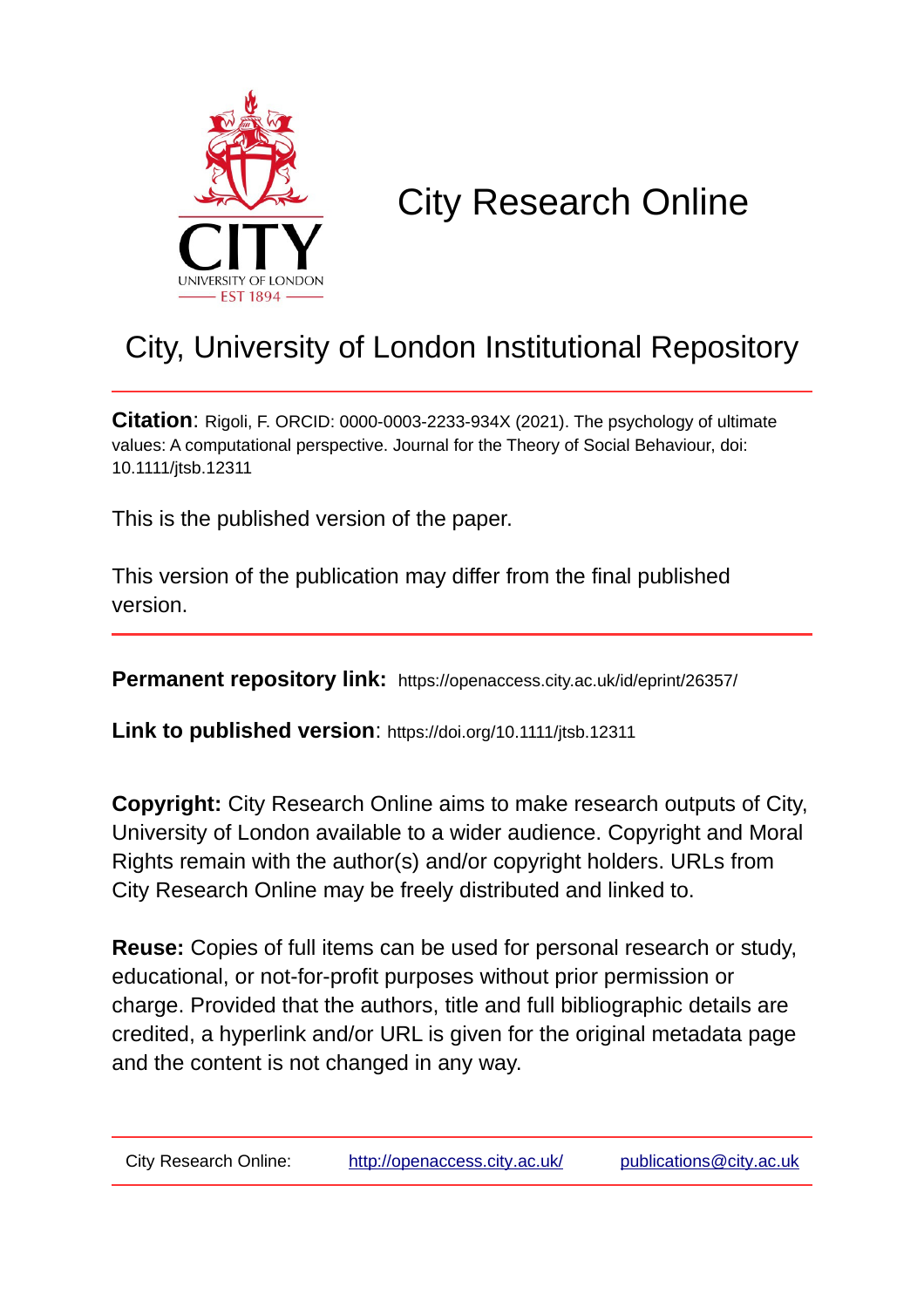

Check for updates

## **The psychology of ultimate values: A computational perspective**

## **Francesco Rigoli**

City, University of London, London, UK

#### **Correspondence**

Francesco Rigoli, Department of Psychology, City, University of London, Northampton Square, London EC1V 0HB, UK. Email: [francesco.rigoli@city.ac.uk](mailto:francesco.rigoli@city.ac.uk)

#### **Abstract**

Ultimate values can be defined as abstract rules or goals transcending specific contexts and defining the utmost purposes of existence. Although the literature about human values is vast, several fundamental questions about ultimate values remain open. What are the processes responsible for the formation of ultimate values? What is the impact of inbuilt affective processes and of learning, respectively? Regarding learning, what is the role of society? Empirical evidence shows dramatic variability in ultimate values pursued by different people. Why? These open questions suggest that a precise picture of ultimate values is lacking. This paper offers a computational theory of ultimate values. The key idea is that our brain represents values along a hierarchy where ultimate values are built upon experiences with inherent affective nature (basic values). Based on these representations, the proposal is that the brain infers the rules that foster basic values in a variety of contexts. These would become ultimate values and drive human behaviour independent of the ongoing context. We discuss how the theory can contribute to understanding a variety of aspects of human values, including morality, to what degree values are innate or culturally determined, and how values shape and are shaped by society.

This is an open access article under the terms of the Creative Commons Attribution License, which permits use, distribution and reproduction in any medium, provided the original work is properly cited.

<sup>©</sup> 2021 The Authors. Journal for the Theory of Social Behaviour published by John Wiley & Sons Ltd.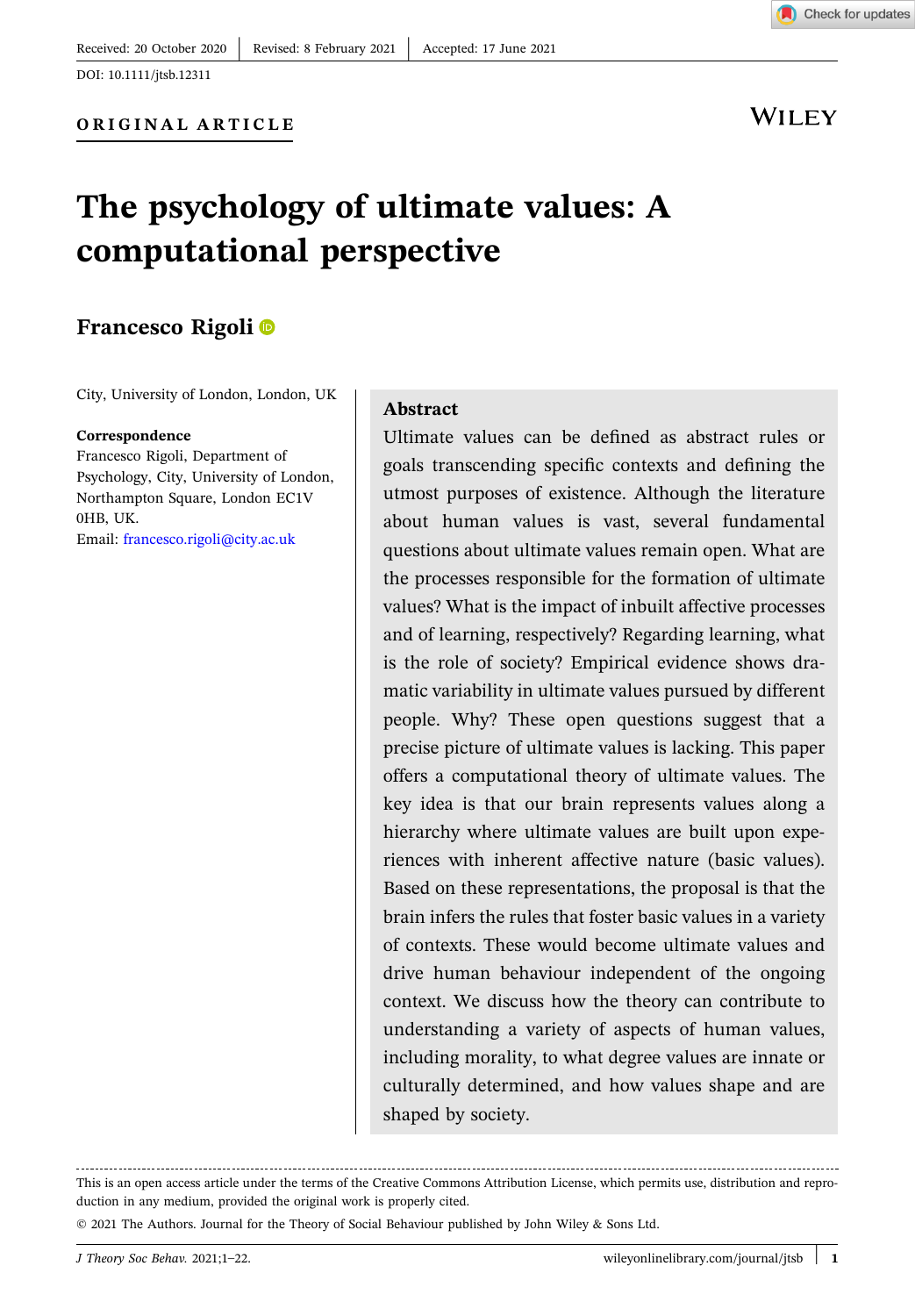#### **KEYWORDS**

Bayesian, computational modelling, ethics, goal, ultimate value

### **1** <sup>|</sup> **INTRODUCTION**

When comparing different times and places, it is striking how behaviour of different people can be driven by such diverse motives. Alexander the Great put all his energies in extending his rule to new territories. For most of his life, Anthony of Egypt voluntarily self‐isolated in the wilderness of the Egyptian desert to be closer to God. The Greek thinker Socrates was deeply dedicated to philosophical discussions as a way to unveil the truth. Martial ethos, religious zeal, and pursuit of knowledge are three examples of ultimate values that guide human behaviour. These can be referred to as ultimate because they embody general and abstract rules or goals, which transcend specific contexts and define the utmost purpose of existence. As an example of how ultimate values work, consider Alexander the Great. Putatively, his day‐to‐day behaviour was often guided by goals such as eating, drinking, or sacrificing to gods. However, often (though not always) we can imagine that, in the king's mind, these were not ends in themselves, but they were instrumental to the fulfilment of the grand purpose of conquering new territory: food and drink were consumed to be fit for battle, and gods were prayed to win their favour for territory expansion. In this example, conquering land represents the ultimate value for Alexander the Great, because it subordinates all other values. It prescribes which subordinate values should be pursued in the different contexts (e.g., in the temple, pray the gods to win their favour). In other words, a hierarchy is implicated here (Carver & Scheier, [1998](#page-20-0); Pezzulo et al., [2018;](#page-21-0) Powers, [1973;](#page-21-0) Talevich et al., [2017;](#page-21-0) Wicker et al., [1984](#page-22-0)), where ultimate values occupy higher levels and subordinate values occupy lower levels, and where subordinate values are constrained by ultimate values and by the current context. Although Alexander the Great, Anthony of Egypt, and Socrates are extreme examples of dedication to ultimate values, and most people are possibly less committed to them, yet ultimate values are arguably fundamental also for many individuals in their personal, social, and political life (Weber, [1904/2002](#page-21-0)).

What does research tell us about the nature of ultimate values? The literature about human values, motives, and goals is vast (e.g., Austin & Vancouver, [1996;](#page-19-0) Carver & Scheier, [1998;](#page-20-0) Fiske, [2004;](#page-20-0) Haidt, [2001;](#page-20-0) Inglehart, [1997;](#page-20-0) Laidlaw, [2002;](#page-20-0) Maslow, [1943;](#page-20-0) Nichols, [2004](#page-20-0); Robbins, [2012](#page-21-0); Rokeach, [1973;](#page-21-0) Schwartz, [2006](#page-21-0), [2012](#page-21-0)); within this literature, some have highlighted the difference between abstract and concrete values (Carver & Scheier, [1998;](#page-20-0) Powers, [1973;](#page-21-0) Talevich et al., [2017;](#page-21-0) Wicker et al., [1984](#page-22-0)), which is critical to understand ultimate values. However, several fundamental questions about the nature of ultimate values remain open. What are the processes responsible for the formation of ultimate values? What is the impact of inbuilt affective processes and of learning, respectively? And regarding learning, what is the role of society? As the examples of Alexander the Great, Anthony of Egypt, and Socrates as well empirical evidence show (Rokeach, [1973](#page-21-0); Schwartz, [2006](#page-21-0), [2012](#page-21-0)), there is a dramatic variability in ultimate values pursued by different people. Why? These open questions suggest that a precise picture of the nature of ultimate values is lacking. The aim of this paper is to offer a theoretical framework to explore ultimate values, their development, the impact on motivation, and their relationship with subordinate values. The paper is structured as follows. The next section introduces the main tenets of the theory. To offer a precise account, this is followed by a section where the theory is presented in the form of a computational model. Next, fundamental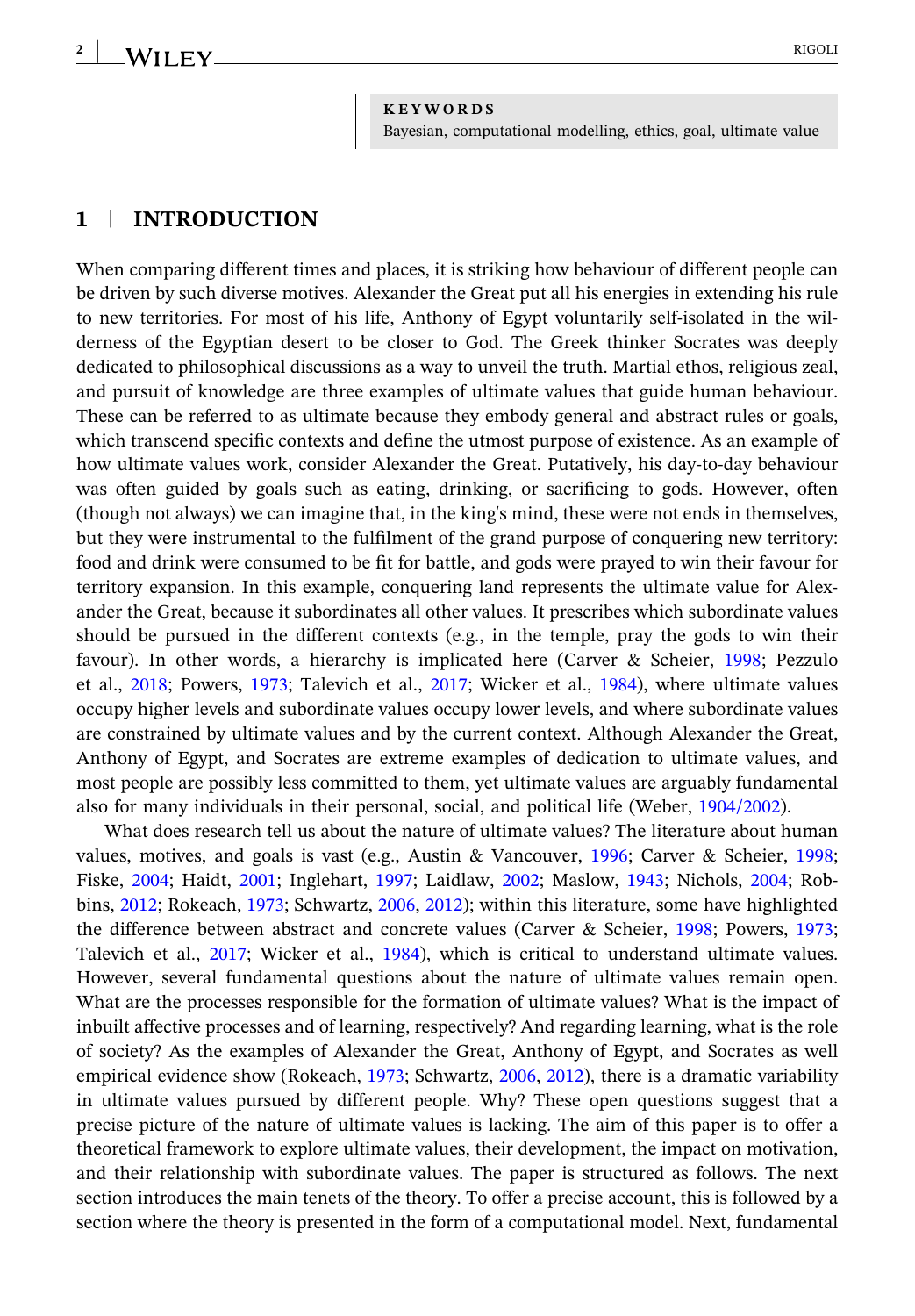aspects of the theory are examined in detail. The paper concludes with a section where more general issues are discussed.

#### **2** <sup>|</sup> **THEORY**

According to our theory, the human brain represents different types of values along a hierarchy (Carver & Scheier, [1998;](#page-20-0) Pezzulo et al., [2018;](#page-21-0) Powers, [1973](#page-21-0); Talevich et al., [2017](#page-21-0); Wicker et al., [1984](#page-22-0)). The bottom level of the hierarchy reflects what we refer to as *basic values*, corresponding to stimuli or experiences with an in‐built affective quality. These comprise basic physiological needs such as drinking, eating, having sex, as well as more sophisticated (but yet inbuilt) social experiences such as sense of protection, social esteem, or social bonding. In addition to these examples reflecting rewarding outcomes, other cases are characterised by punishment, such as when experiencing pain, threat, social despise, or abandonment. Moreover, basic values can encompass experiences relevant for self‐interest (e.g., perception of pain) as well as outcomes relevant for the interest of others (e.g., perception of another individual experiencing pain), consistent with empirical evidence highlighting the importance of altruistic considerations in shaping human motivation and behaviour (Stich et al., [2010\)](#page-21-0). Altogether, our notion of basic value is similar to the concept of unconditioned stimulus in associative learning literature (Pavlov, [1927\)](#page-21-0). Both describe outcomes able to elicit an in‐built motivational tendency. This ability is viewed as largely innate (i.e., present independent of any learning), stable (i.e., scarcely shaped by ontogenetic factors), and universal (i.e., characteristic of the whole specie, and hence present in virtually all healthy individuals of that specie – although some degree of inter‐individual variability is conceivable also at this level).

The second level of the hierarchy describes what we refer to as *contextual values*, representing stimuli or actions that initially do not have any inherent value, but that acquire it in virtue of their ability to predict basic values in certain contexts. Again, this is inspired by associative learning literature, and precisely by the concept of conditioned (or secondary) reinforcer (Bell & McDevitt, [2014;](#page-20-0) Rescorla, [1980](#page-21-0); Skinner, [1953](#page-21-0)). Empirical evidence indicates that, if an initially neutral stimulus such as a token is associated with an unconditioned reinforcer such as food, then animals' actions resulting in the token will be reinforced, even if these actions never lead to food (Bell & McDevitt,  $2014$ ). This indicates that the token has become a conditioned reinforcer and has acquired motivational value in it of itself (Rescorla, [1980\)](#page-21-0). The notion of conditioned reinforcer is fundamental to understand value. It highlights the enormous learning abilities of the human brain, which is capable to go beyond evolutionary pre‐ established incentives and develop purposes specific to one own's life experience. The notion of conditioned reinforcer is fundamental also for another reason. It emphasises the tendency of our brain to transform experiences that are initially means (i.e., conditions useful to get some other goals) to ends, imbued with value as such.

Following the concept of conditioned reinforcer, our theory proposes that contextual values develop thanks to their ability to predict basic values at the level below. For example, within our model the token and food correspond to the contextual value and the basic value, respectively. However, our notion of contextual value, more than the notion of conditioned reinforcer, emphasises the role of context (with analogies to literature about occasion setting; Schmajuk & Holland, [1998](#page-21-0)). This is because our model proposes that a contextual value (e.g., a token) is such that it predicts a basic value (e.g., food) only in specific circumstances or contexts (e.g., in the experimental chamber) and not in others (e.g., outside the chamber). The role of context is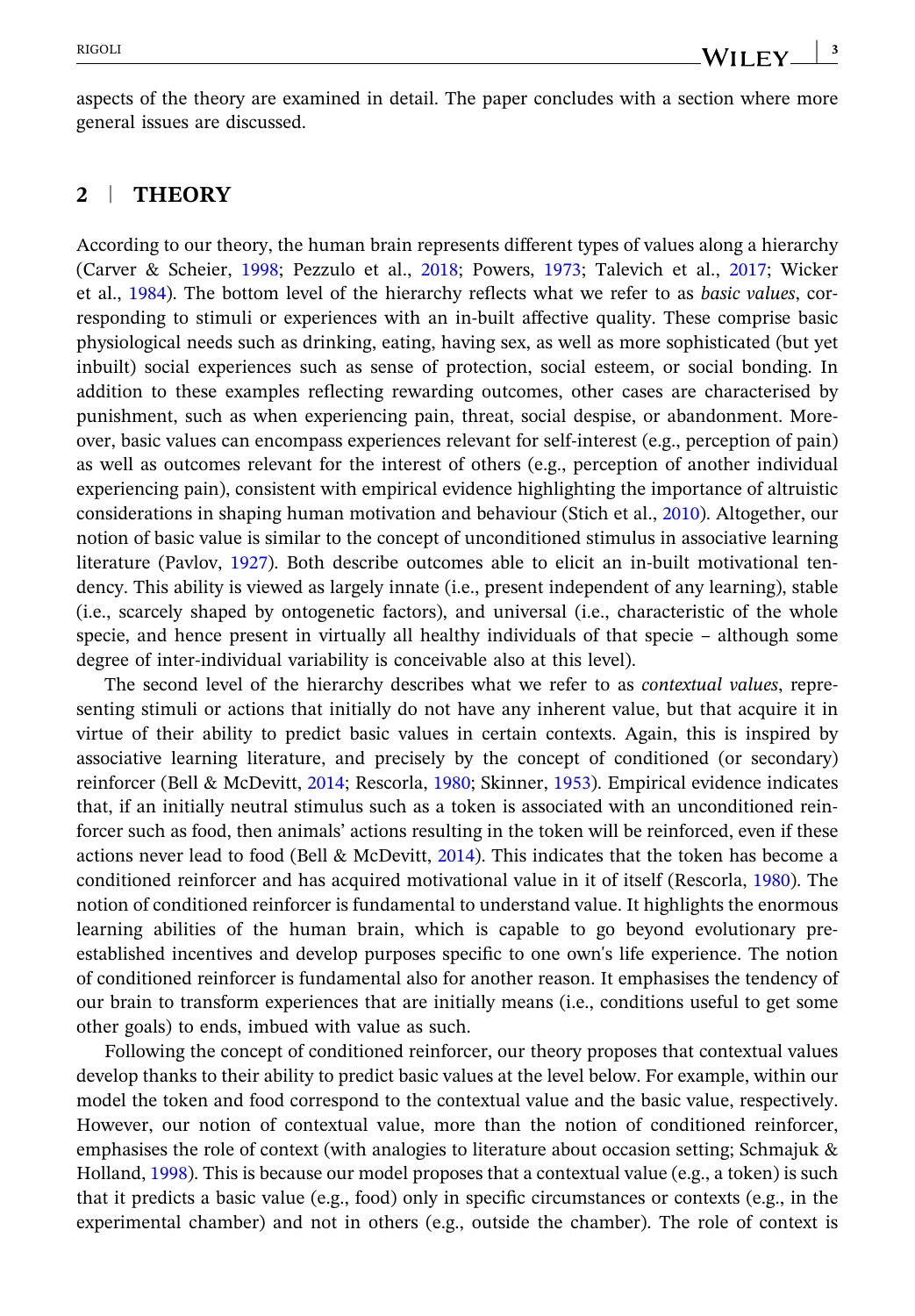critical in our formulation to distinguish contextual values from ultimate values, the latter being independent of context and hence more abstract. Ultimate values occupy the third and top level of the hierarchy. These are abstract goals or rules which, if pursued or applied across contexts, foster experience of contextual values and in turn of basic values. Consider again the example of Alexander the Great. His ultimate value, which guides Alexander's behaviour in a variety of contexts, can be imagined to be conquering new territory. In a specific context, for example in a newly conquered city, relying on such ultimate value implicates an appropriate contextual value such as parading on the city's agora. This in turn implies experiencing basic values such as perceiving admiration from the own soldiers and from inhabitants of the conquered city. In a different context, for example in the battlefield, the same ultimate value implicates a different contextual value such as charging the enemy, implying basic values such as experiencing admiration from the own soldiers and observing the enemy soldiers manifesting fear.

How are ultimate values built? Our proposal is that these result from the brain's abstraction abilities, capable of constructing hypotheses about which rules or conditions are conducive of contextual values (and eventually basic values) across a variety of contexts (Little & McDaniel, [2015\)](#page-20-0). Within a set of potential ultimate values, the brain would select the one which best realises basic values; hence, in our proposal, an ultimate value is built upon basic values, namely upon hard‐wired affective experiences. However, once selected, such ultimate value (and note basic values) would actually drive human behaviour. Again, this stresses the brain's propensity to transform means into ends: initially, an ultimate value is selected for its ability to foster basic values, but, once established, behaviour would aim at realising precisely such ultimate value, and not the implicit basic values. For example, Alexander the Great would initially select the ultimate value of conquering new territory because this appears to him as the best in terms of satisfying basic values. However, once established, conquering new territory would be pursued as an end in itself.

Note that, at first glance, our notion of ultimate value appears as similar to the notion of generalised conditioned reinforcer (Skinner, [1953](#page-21-0); Tan & Hackenberg, [2015\)](#page-21-0), indicating a conditioned stimulus associated with multiple kinds of unconditioned stimuli (e.g., both water and food, and not food alone). However, the two notions are different: an ultimate value is associated with unconditioned reinforcers (adopting associative learning terminology) across multiple contexts, but unconditioned reinforcers can be of the same kind. Conversely, a generalized conditioned reinforcer is associated with different kinds of unconditioned reinforcers, but this association can be at play only in a single context.

In short, our theory proposes that values are arranged along a hierarchy with ultimate, contextual, and basic values occupying the top, middle, and bottom level of the hierarchy. Basic values would correspond to experiences with a hard‐wired affective quality, contextual values to conditions predicting basic values in specific contexts, and ultimate values to general rules predicting contextual values (and in turn basic values) independent of context. To further clarify the theory, the next section casts it in the form of a mathematical model.

#### **3** <sup>|</sup> **COMPUTATIONAL MODEL**

The ancient historian Plutarch reports a famous anecdote about the meeting between Alexander the Great and the cynic philosopher Diogenes, who had opted for a life of poverty, degradation, and philosophy (Plutarch, [2004\)](#page-21-0). Despite the stark distance between the two men in their way of life, Alexander displayed a surprising admiration for Diogenes so much so that he said: "were I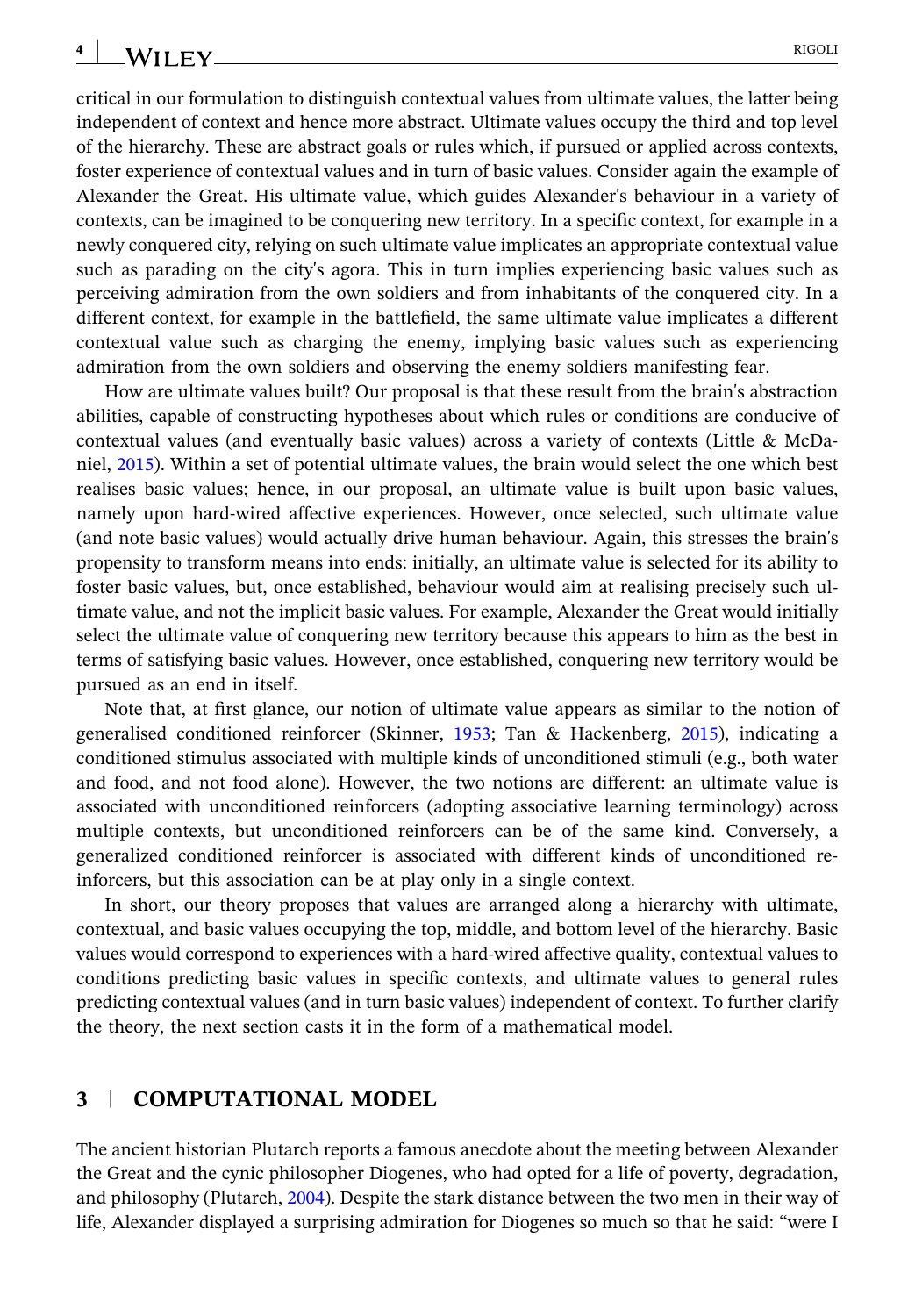not Alexander, I would be Diogenes". Whether true or not, for our purposes this anecdote suggests that humans can contemplate a variety of ultimate values, and eventually select one to be pursued. Let us imagine that, in the back of his mind, Alexander considered three alternative ultimate values: conquest, philosophy, and conducting a luxurious life at the Macedonian court (this latter case might not be far‐fetched too, given Alexander's reported proneness to alcohol abuse). We will use this example to illustrate how our theory of ultimate values can be implemented adopting computational modelling.

The model proposed corresponds to a Bayesian inference framework implemented adopting the formalism of Bayesian networks (Bishop, [2006;](#page-20-0) Rigoli, [2021a](#page-21-0), [2021b\)](#page-21-0). The network is described graphically in Figure 1. The circles represent categorical variables (each associated with a set of alternative categories), reflecting beliefs entertained by an agent (e.g., by Alexander), and arrows describe beliefs about probabilistic dependencies among these variables. The variable at the top describes Ultimate Values (UV), and includes three categories: conquest, philosophy, and luxury; these are the three options available to Alexander regarding the ultimate purpose of life. Each category is associated with a probability P(UV), which describes how attractive an ultimate value is a priori. The second variable is Context (C), reflecting different conditions one expects to face in life. In our example, three of such conditions are included: being at the royal palace, being in the battlefield, and being in the agora. Each condition is associated with a probability  $P(C)$ , describing how probable that condition is to occur during life. The variables UV and C project to the third variable Contextual Values (CV), reflecting the actions or outcomes to be pursued in a given context and following a given ultimate value. In other words, CV depends on both UV and C (formally, this dependency is described by the conditional probability  $P(CV | UV, C)$ ). For example, if UV corresponds to conquest and C corresponds to royal palace, CV will correspond to "motivate nobles" to follow me in battle. As another example, if UV corresponds to philosophy and C corresponds to agora, CV will be "speak to philosophers". The CV associated with different combinations of C and UV is reported in Table [1](#page-6-0) (in our example, CV can assume seven different categories). Note that, for the sake of simplicity, in our example we assume that contingencies (described by the



**FIGURE 1** Illustration of the Bayesian network describing the beliefs of an agent about value. Circles and arrows represent variables and probabilistic dependencies, respectively. The variables are: Ultimate Values (UV), Contextual values (CV), Context (C), and Basic values (BV)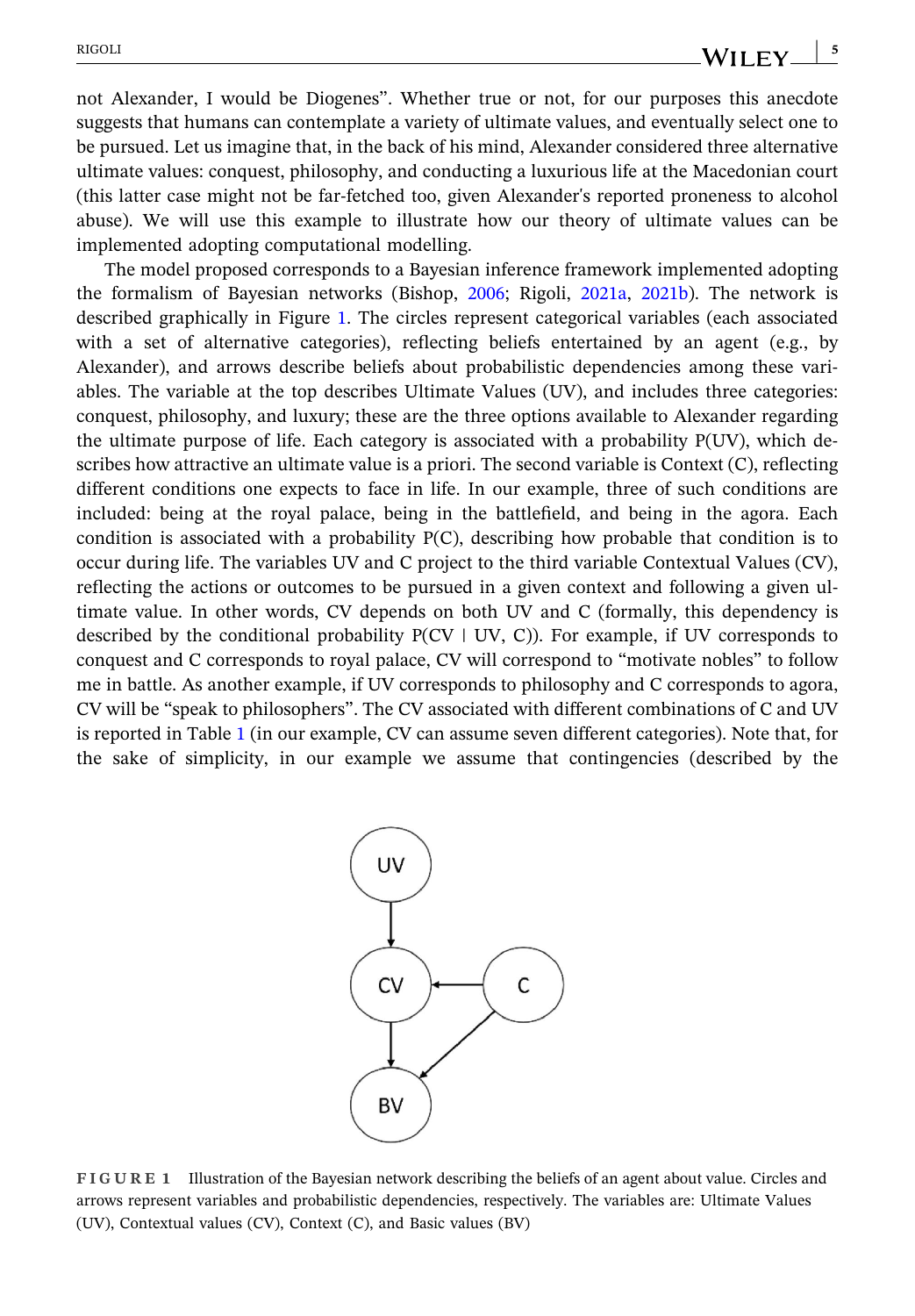<span id="page-6-0"></span>

| 6<br>$\overline{\phantom{a}}$<br>$\lambda$ ii ev<br>w<br>المستحققات والمستحدث | RIGOLI |
|-------------------------------------------------------------------------------|--------|
| -                                                                             |        |

| $\mathbf C$ | <b>UV</b>  | CV                    |
|-------------|------------|-----------------------|
| battlefield | conquest   | charge enemy          |
| battlefield | philosophy | fly away              |
| battlefield | luxury     | fly away              |
| palace      | conquest   | motivate nobles       |
| palace      | philosophy | speak to philosophers |
| palace      | luxury     | drink alcohol         |
| agora       | conquest   | parade                |
| agora       | philosophy | speak to philosophers |
| agora       | luxury     | court women           |

**TABLE 1** Contextual value (CV) resulting from different combinations of Context (C) and Ultimate Value (UV) in the example of Alexander the Great (see main text)

*Notes:* Formally, this indicates the category of CV with conditional probability of one for each combination of C an UV (e.g., P  $(CV = charge enemy \mid C = battlefield, UV = conquest) = 1$ .

conditional probability  $P(CV | C, UV)$  are deterministic: for example, when  $UV = "conquest"$ and  $C =$  "royal palace", the contextual value will always be  $CV =$  "motivate nobles". More generally, because the model is probabilistic, for each combination of C and UV one could specify a probability attached to each category of CV.

Finally, the model includes the variable Basic Values (BV), capturing experiences with an inbuilt affective quality. For the sake of simplicity, this is represented by a dichotomous variable where one category corresponds to reward (reflecting positive experiences) and another to punishment (reflecting negative experiences) (Solway & Botvinick, [2012](#page-21-0)). This notion of reward and punishment summarises all different experiences with an inherent affective nature such as food, pain, social admiration/despise etc. Both CV and C affect BV (as described by the conditional probability  $P(BV | C, CV)$ ). The probability of obtaining reward given a specific C and a specific CV (i.e.,  $(P(BV = reward \mid C, CV))$  indicates how good in terms of basic values a CV is in a given context C. For example, imagine that, for Alexander the Great,  $P(BV = reward | C =$ battlefield,  $CV = charge$  enemy) = 0.9 and that  $P(BV = reward \mid C = battlefield, CV = fly$  away) = 0.2. This indicates that, in the battlefield, charging the enemy is expected to be highly rewarding (e.g., because of basic values such as admiration from other soldiers), while flying away is expected to be highly punishing (e.g., because of basic values such as shame). In our example, the probability of obtaining reward for different CV and C is reported in Table [2](#page-7-0). In summary, the joint probability of the variables in the network can be expressed as follows:

$$
P(UV, C, CV, BV) = P(UV) P(C) P(CV|UV, C) P(BV|CV, C)
$$
\n
$$
(1)
$$

According to our theory, the Bayesian network can be adopted to make two types of inference; these inferences are critical to establish the role of ultimate values in motivation and behaviour. The first inference establishes which ultimate value among those available should be pursued. Formally, this inference calculates the posterior probability of UV given observation of reward (i.e.,  $P(UV | BV = reward)$  (Solway & Botvinick, [2012](#page-21-0)). Intuitively, this inference asks: if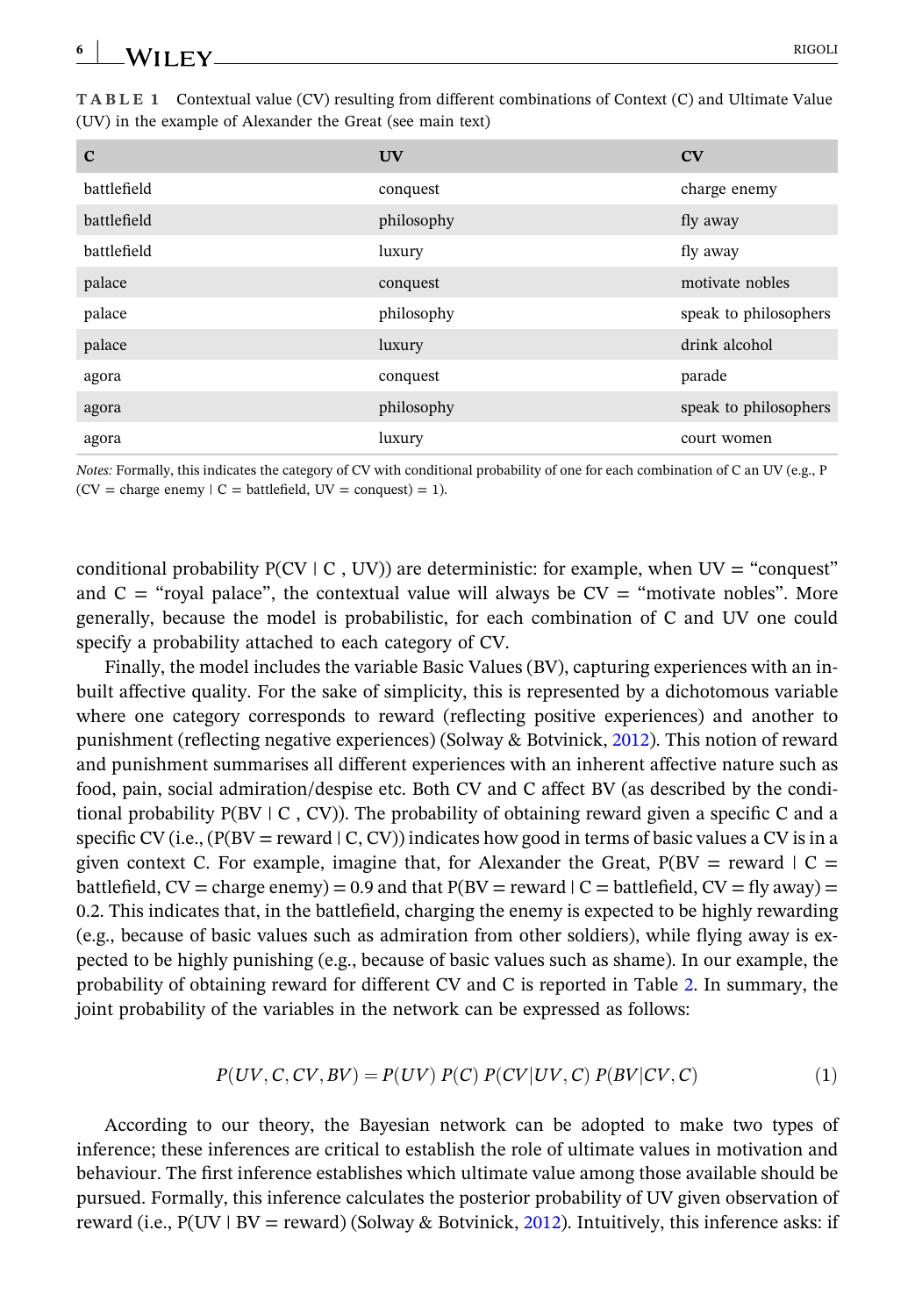| $\mathbf C$ | CV                    | $P(BV = reward   C, CV)$ |
|-------------|-----------------------|--------------------------|
| battlefield | charge enemy          | 0.9                      |
| battlefield | fly away              | 0.2                      |
| battlefield | motivate nobles       | $\mathbf{0}$             |
| battlefield | speak to philosophers | $\boldsymbol{0}$         |
| battlefield | drink alcohol         | $\mathbf{0}$             |
| battlefield | court women           | $\boldsymbol{0}$         |
| battlefield | parade                | $\boldsymbol{0}$         |
| palace      | charge enemy          | $\mathbf{0}$             |
| palace      | fly away              | $\mathbf{0}$             |
| palace      | motivate nobles       | 0.4                      |
| palace      | speak to philosophers | 0.4                      |
| palace      | drink alcohol         | 0.6                      |
| palace      | court women           | $\mathbf{0}$             |
| palace      | parade                | $\boldsymbol{0}$         |
| agora       | charge enemy          | $\mathbf{0}$             |
| agora       | fly away              | $\boldsymbol{0}$         |
| agora       | motivate nobles       | $\mathbf{0}$             |
| agora       | speak to philosophers | 0.5                      |
| agora       | drink alcohol         | $\boldsymbol{0}$         |
| agora       | court women           | 0.3                      |
| agora       | parade                | 0.9                      |

<span id="page-7-0"></span>**TABLE 2** Conditional probability of obtaining reward as basic value (BV) for different combinations of Context (C) and Contextual Value (CV) ( $P(BV = reward \mid C, CV)$  in the example of Alexander the Great (see main text)

I want to obtain reward (and consider this as given), what is the most appropriate ultimate value? The answer to this question corresponds to a probability distribution (i.e.,  $P(UV | BV =$ reward) where each category of UV is associated with a posterior probability; the higher the probability, the better the category for obtaining reward. Based on this, the ultimate value with the highest posterior probability is selected, corresponding to *UV*∗:

$$
UV_* = \underset{i}{\text{argmax}}(P(UV = i | BV = reward))
$$
 (2)

This inference captures the idea that an ultimate value is selected because it is considered the best for obtaining basic values. Once an ultimate value is selected, our proposal is that it drives behaviour across all contexts. In our example, Alexander attributes 0.7, 0.1, and 0.2 as posterior probability to conquest, philosophy, and luxury, respectively; hence he selects conquest as ultimate value *UV*∗. Consequently, Alexander will pursue conquest in all contexts,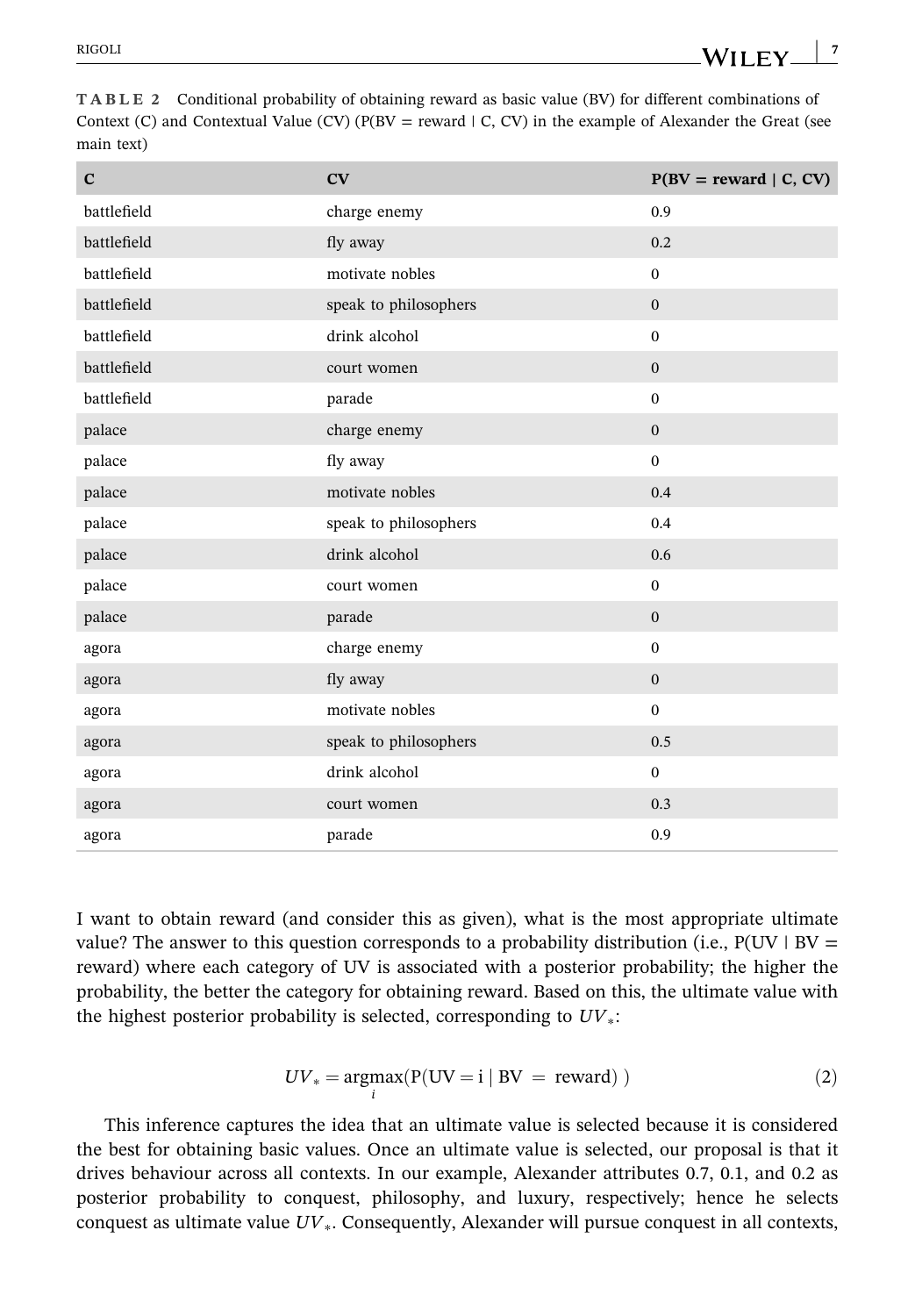#### <span id="page-8-0"></span>**8** WILEY RIGOLI

including the battlefield, the palace, and the agora. Applying this ultimate value will generally be the best option in terms of basic values, but not in all contexts: in this example, conducting a luxury life appears as being better in the palace (because it prescribes drinking alcohol, which is the best CV in terms of  $P(BV = reward \mid C, CV$ ; see Table [2](#page-7-0)). Yet, Alexander will pursue conquest also in the palace; this is because, according to our theory, the selected ultimate value *UV*<sup>∗</sup> always guides behaviour, even in contexts where it is not the best (but see below how the model can be augmented to implement an influence of the ongoing context).

An interesting aspect emerging from the inference just described is that a measure of uncertainty about the selected ultimate value  $UV_*$  can be derived, corresponding to  $E_{UV|BV}$ , namely the entropy of the posterior distribution  $P(UV | BV = reward)$ :

$$
E_{UV|BV} = -\sum_{i} P(UV = i|BV = reward) \log(P(UV = i|BV = reward))
$$
\n(3)

 $E_{UV|BV}$  is minimal when P(UV =  $UV_*$  | BV = reward) = 1 (implying that P(UV | BV = reward) = 0 for other potential ultimate values), and it is maximal when  $P(UV | BV = reward)$  is equal for all potential ultimate values. Hence,  $E_{UV|BV}$  measures the uncertainty about the selected ultimate value  $UV_*$ : the higher the  $E_{UV|BV}$ , the higher the uncertainty. High uncertainty means that, although an ultimate value *UV*<sup>∗</sup> is selected, this is not so much better than alternative ultimate values. We suggest that this uncertainty has implications at the motivational level, influencing the level of vigour expressed in pursuing the selected ultimate value: lower uncertainty would result in people having higher vigour in pursuing the selected ultimate value (Alexander the Great, Anthony of Egypt, and Socrates are arguably examples of such low uncertainty and high vigour).

Once an ultimate value *UV*<sup>∗</sup> is selected, the Bayesian network is adopted to make another type of inference, namely to infer the posterior probability of  $BV =$  reward given the selected ultimate value  $UV_*$  (i.e.,  $P(BV = reward | UV = UV_*)$ ). This estimates how good the selected ultimate value  $UV_*$  is in terms of obtaining basic values. If we compare the two types of inferences we propose, inferring  $P(UV | BV = reward)$  is a way to compare potential ultimate values against one another, eventually selecting one; while inferring  $P(BV = reward | UV =$  $UV_*$ ) is a way to assess the selected ultimate value  $UV_*$  in isolation in terms of its ability to foster basic values. The latter inference quantifies how much a selected ultimate value *UV*<sup>∗</sup> is grounded on basic values: when  $P(BV = reward \mid UV = UV_*)$  approaches one, the selected ultimate value  $UV_*$  is strongly grounded, while when  $P(BV = reward | UV = UV_*)$  approaches zero it is poorly grounded. We propose that this inference determines the mood associated with pursuing the selected ultimate value. Consider religious individuals for whom the purpose of life is suffering for expiating sins. These individuals might pursue this ultimate value vigorously because they consider any alternative life purpose (e.g., living an hedonistic life) much worse in terms of basic values (e.g., they expect an hedonistic life to lead to eternal suffering in hell or to being despised by others). Yet, the mood ensuing from their ultimate value will still be rather negative, because their ultimate value is conducive of suffering and hence of poor basic values. In our model, such mood is captured by inferring  $P(BV = reward | UV = UV<sub>*</sub>)$ .

In sum, our model proposes that the human brain represents different types of value organised along a hierarchy (including basic, contextual, and ultimate values), together with their probabilistic relationship. These representations are relied upon when making two forms of inference, the first one selecting the ultimate value to be pursued (and its associated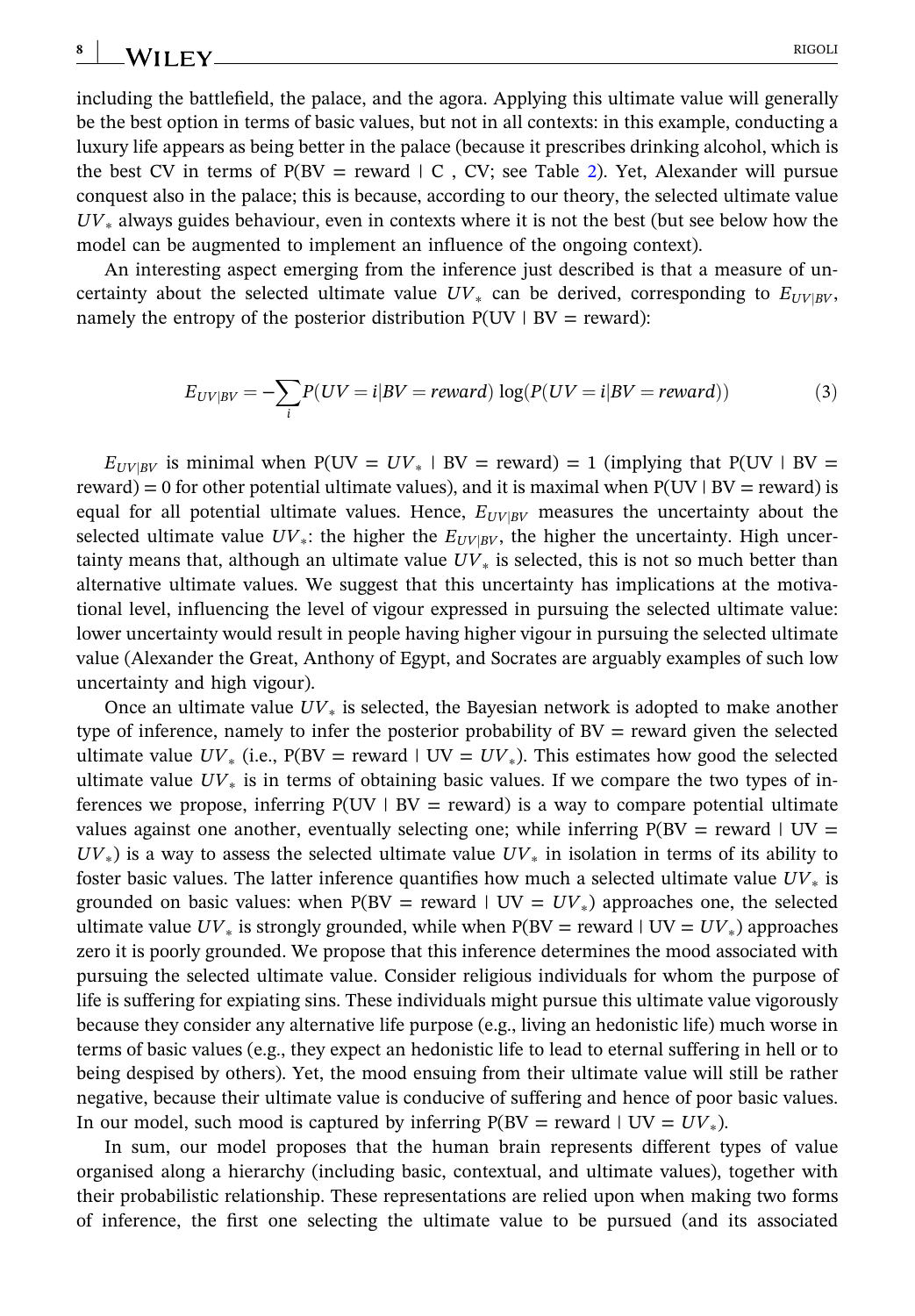uncertainty), the second one determining the ensuing mood. Note that these inferences are proposed to occur subconsciously: in other words, phenomenologically, they would simply result in the desire to pursue the selected ultimate value and in experiencing the ensuing mood, without awareness that the ultimate value is in fact grounded upon basic values. While these are the core tenets of our proposal, below we examine some further important aspects.

### **4** <sup>|</sup> **IMPORTANT ASPECTS OF THE THEORY**

Here, we examine fundamental aspects of the theory relevant for explaining the role of value in general, and of ultimate values in particular, in human motivation and behaviour.

#### **4.1** <sup>|</sup> **Why ultimate values?**

Why, in a functional perspective, should our brain identify and pursue ultimate values, rather than simply pursuing basic or contextual values? We speculate that relying on ultimate values might have evolved as a strategy for simplifying the choice problem. Choices are overwhelmingly complex in ecological scenarios, because choosing optimally requires integrating a vast amount of contextual information (Sutton & Barto, [1998](#page-21-0)). One way to simplify choice is to identify general states or rules that lead to good outcomes across a variety of contexts, and simply pursue these and ignore the context. This allows the brain to ignore the details of the specific circumstances, simplifying the choice problem considerably. For example, simply relying on the general rule "do not lie" allows one to ignore the specific context at play, hence facilitating choice. Similarly, pursuing military conquest without assessing whether this is advantageous in each specific context, also simplifies the choice problem. Note that, if the general rule selected is most of the time effective, then the price for following the rule and ignore the context is not high, and it does not compensate the computational cost avoided. Essentially, our argument is that, in a functional perspective, the human brain has evolved to pursue ultimate values because this makes choices easier.

Why relying on ultimate values simplifies the choice problem can also be explained from another angle. Our theory implies that, to make choice, humans perform two basic forms of computations, occurring independently of one another (Pezzulo et al., [2018](#page-21-0)). These can be referred to as evaluation and planning, respectively (Pezzulo et al., [2018](#page-21-0)). During evaluation (which is the focus of this paper), the ultimate value to be pursued is identified (based on the processes described above). During planning (which is not examined in this paper), the better course of action for pursuing the selected ultimate value is identified. Breaking down choice in these two processes simplifies the problem substantially, given that the interaction among the two elements can be disregarded. In Bayesian statistics, this simplification is called factorisation (Bishop, [2006\)](#page-20-0). Factorisation is appropriate if it reflects the true environmental contingencies (Friston & Buzsáki, [2016;](#page-20-0) Rigoli et al., [2017\)](#page-21-0), in our case if it is true that (i) there are some general states (the ultimate values) which are good across contexts, implying that contextual information can be disregarded during planning, and that (ii) the ultimate values remain good independent of the planned sequence of actions, implying that information about actions can be disregarded during evaluation. Arguably, these two conditions apply to the real world, and the brain might have evolved to exploit them and separate evaluation from planning. The idea of factorisation in psychology is not new; for example, it has been proposed to explain the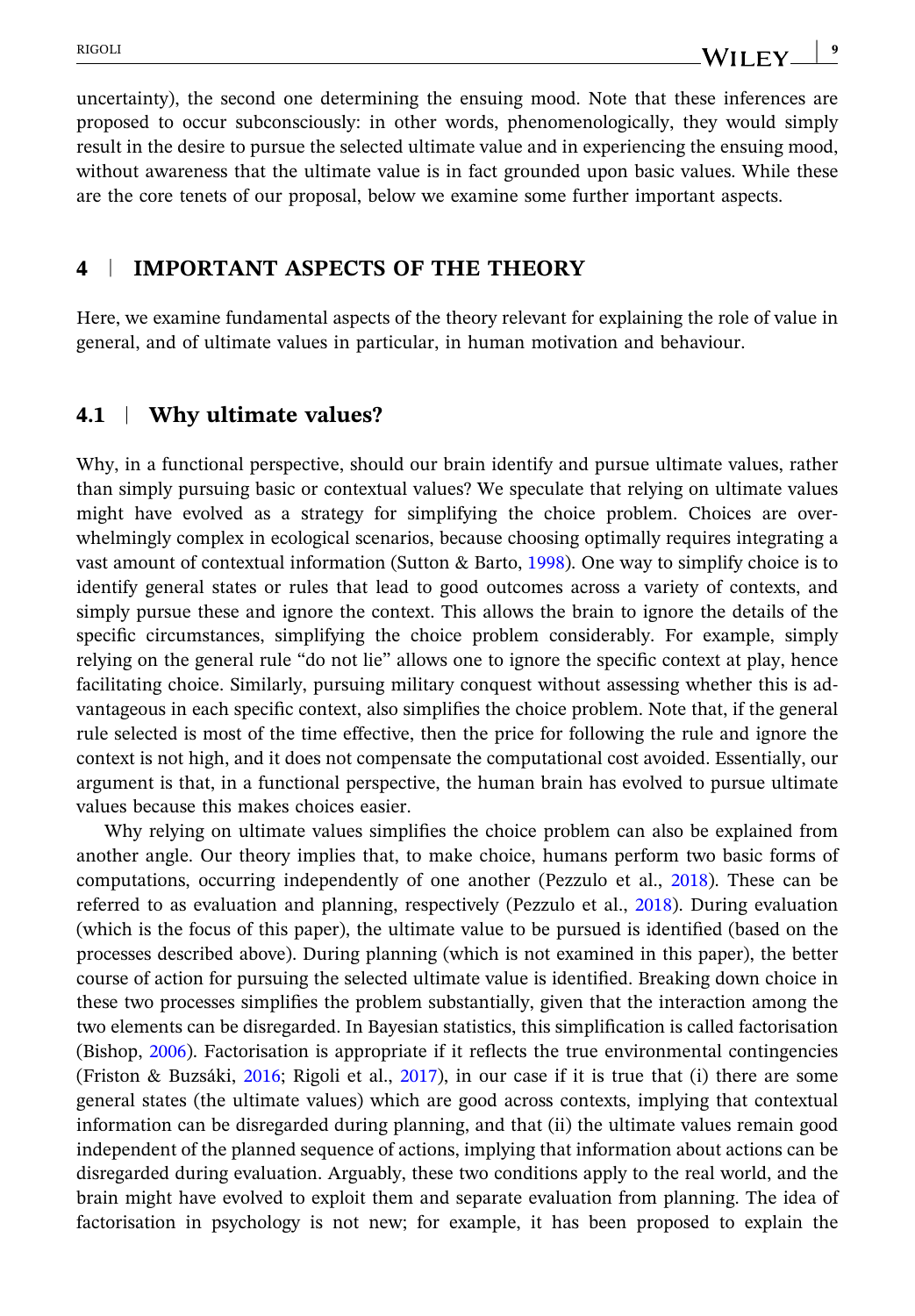**10**

separation between *where* and *what* pathways in the brain (Friston & Buzsáki, [2016\)](#page-20-0). Factorisation can be proposed to explain how the brain simplifies planning, which is the other process underlying choice together with evaluation: abstract actions can be decomposed in operative behaviour (Balaguer et al., [2016;](#page-19-0) Botvinick, [2012\)](#page-20-0) and broken down in subgoals (Maisto et al., [2015\)](#page-20-0). Here we advocate the notion of factorisation (i) to distinguish planning from evaluation (for a similar idea, see O'Reilly et al., [2014;](#page-21-0) Pezzulo et al., [2018](#page-21-0)), and (ii) to explain how the brain simplifies evaluation by selecting ultimate values.

In summary, our brain might have evolved to identify and pursue ultimate, and not basic or contextual, values because this strategy simplifies the choice problem. In a world where planning and evaluation can be performed independently with virtually no cost, selecting ultimate values might be the result of evaluation processes that can be next integrated with planning, hence simplifying the choice problem.

#### **4.2** <sup>|</sup> **How do ultimate values look like?**

Our theory is flexible regarding the content of an ultimate value. A useful way to express an ultimate value is via an imperative sentence such as (in the example above about Alexander the Great) "conquer land", "practice philosophy", or "live a luxurious life". Other examples are "reach the top of the social hierarchy" and "follow God's commandments". Although these are rather abstract examples, more concrete imperatives can also become ultimate values, such as "seek money" (Lea & Webley, [2006](#page-20-0)), "get a PhD", "become a professional football player", or "have two children". Also, sometimes ultimate values might take the form of negative statements such as "do not become poor", "do not take drugs, or "do not break the law", with an emphasis on states or actions to be avoided rather than to be pursued. Note that the term ultimate refers to the notion of abstraction (i.e., the quality of being independent of context; Powers, [1973\)](#page-21-0) and not to the notion of time. Certain states or actions appear at the end of a behavioural chain: for example "eat the yogurt" appears at the end of the sequence "open the door", "open the fridge", "take the yogurt", "eat the yogurt". However, "eat the yogurt" is as abstract as all other actions; hence, according to our theory, it does not represent an ultimate value (also, based on our distinction above between planning and evaluation, temporal chains characterise planning and not evaluation).

Our view of ultimate values can capture processes such as morality, virtue, and well-being. Moral values consist in pursuing fairness, justice, or altruism during interactions with other people (Haidt, [2001](#page-20-0); Nichols, [2004\)](#page-20-0). Within our theory, these can be casted in terms of ultimate values. Examples of ultimate values with moral content are "be fair with other people", "pursue equality among people", "follow God's commandments", "follow the law". Notably, ultimate values can concern rules of conduct (e.g., "do not lie") or states to be sought (e.g., "pursue equality among people"), encompassing both deontological and consequentialist approaches to morality, respectively (Crockett, [2013\)](#page-20-0). Linked with morality, the notion of virtue describes desirable personality characteristics such as honesty, compassion, and generosity (Widlok, [2004\)](#page-22-0). In our theory, virtues can also be straightforwardly cast in terms of ultimate values, specifically as imperatives aimed at acquiring or maintaining virtue such as "be honest", "be compassionate", and "be generous". Finally, ultimate values might reflect rules or states conducive of well‐being but not related with morality or virtue (Diener, [2009](#page-20-0)). Examples of these are "seek money", "indulge in pleasures such as food and drink", "cultivate friendship".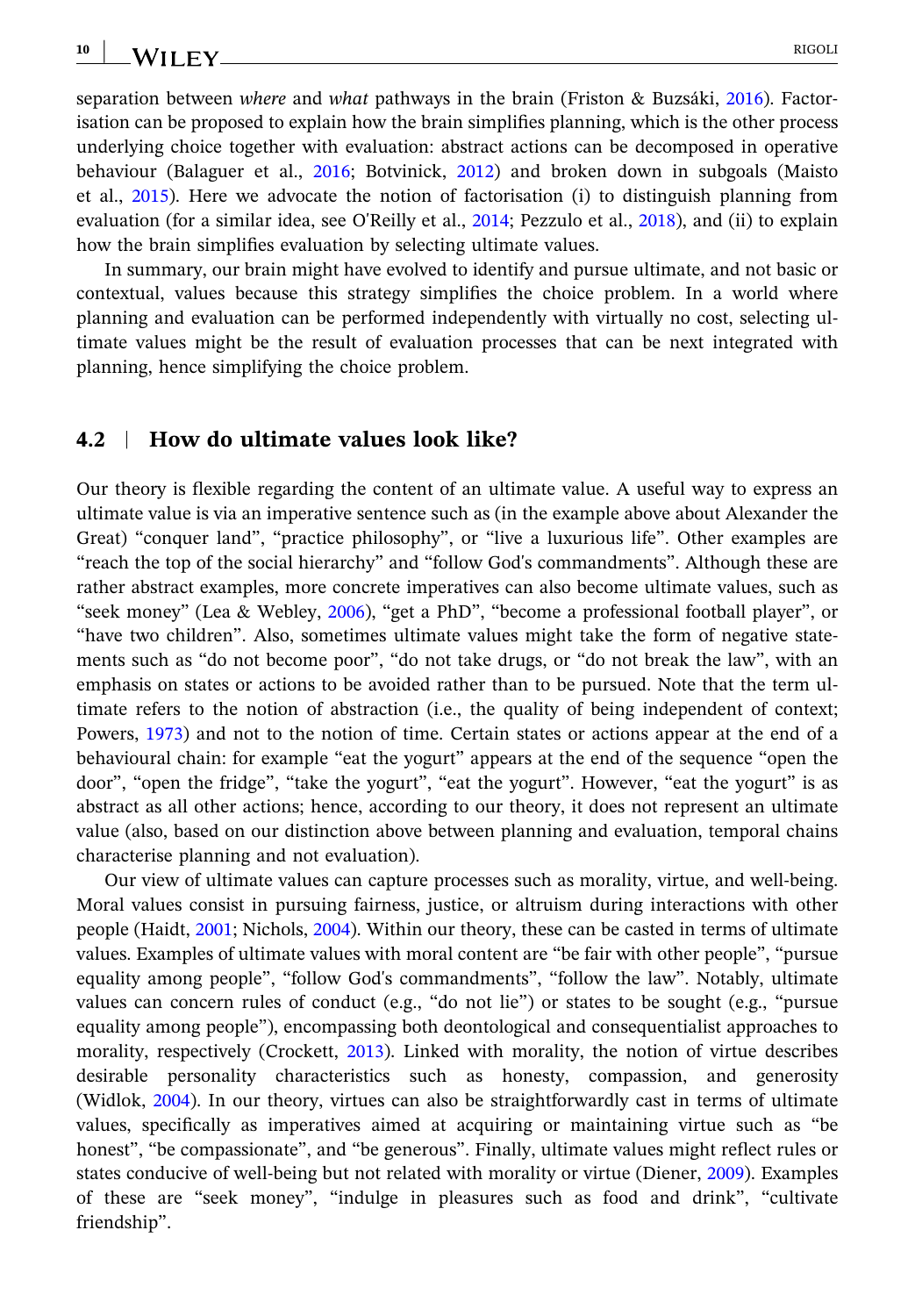In short, our theory of ultimate values aims at being general, potentially applying to a variety of domains including morality, virtue, and well‐being.

#### **4.3** <sup>|</sup> **Mundane concerns and contextual effects**

While ultimate values reflect abstract purposes such as in religion and ideology, human behaviour often appears as driven by what we can call mundane concerns, such as having a good meal. Sometimes mundane concerns might be subordinate to ultimate values (e.g., in the example of Alexander the Great, eating might sometimes have subserved the goal of being fit for battle), but other times they are valuable as such. What is the role of mundane values in our theory? Consider an individual addicted to alcohol whose ultimate value is to cultivate family relationships. In certain conditions such as during abstinence (an internal cue) or when exposed to alcohol‐related cues (external cues), the individual is overwhelmed by an attraction towards alcohol, which endangers his ultimate value. This example highlights that, in our view, the fundamental difference between ultimate values (e.g., cultivating family relationships) and mundane values (e.g., alcohol) is that the former are independent of the cues one is exposed to, while the latter are cue-dependent. In other words, ultimate values would correspond to values to be pursued in ideal conditions, without any cue influence, while mundane values would be the product of cue influence. This possibility fits with empirical evidence showing that potentially dysfunctional impulses are usually steered by internal or external cues (e.g., Dawson & Kim, [2009](#page-20-0)).

We propose to capture the role of mundane values by adding to the Bayesian network described above the variable contextual cue  $(C<sub>C</sub>)$ , which depends on the context C (Figure 2). Considering again the example of Alexander the Great,  $C_C$  includes the same categories as C, namely battlefield, agora, and palace. The difference is that  $C_C$  describes the perceptual cues (which can be directly observed) of each context, while C indicates an abstract representation of



**FIGURE 2** Description of the Bayesian network representing the beliefs of an agent about value, now including also the variable Contextual Cue  $(C<sub>C</sub>)$ . Circles and arrows represent variables and probabilistic dependencies, respectively. The variables are: Ultimate Values (UV), Contextual values (CV), Context (C), Basic values (BV), and Contextual Cue  $(C_C)$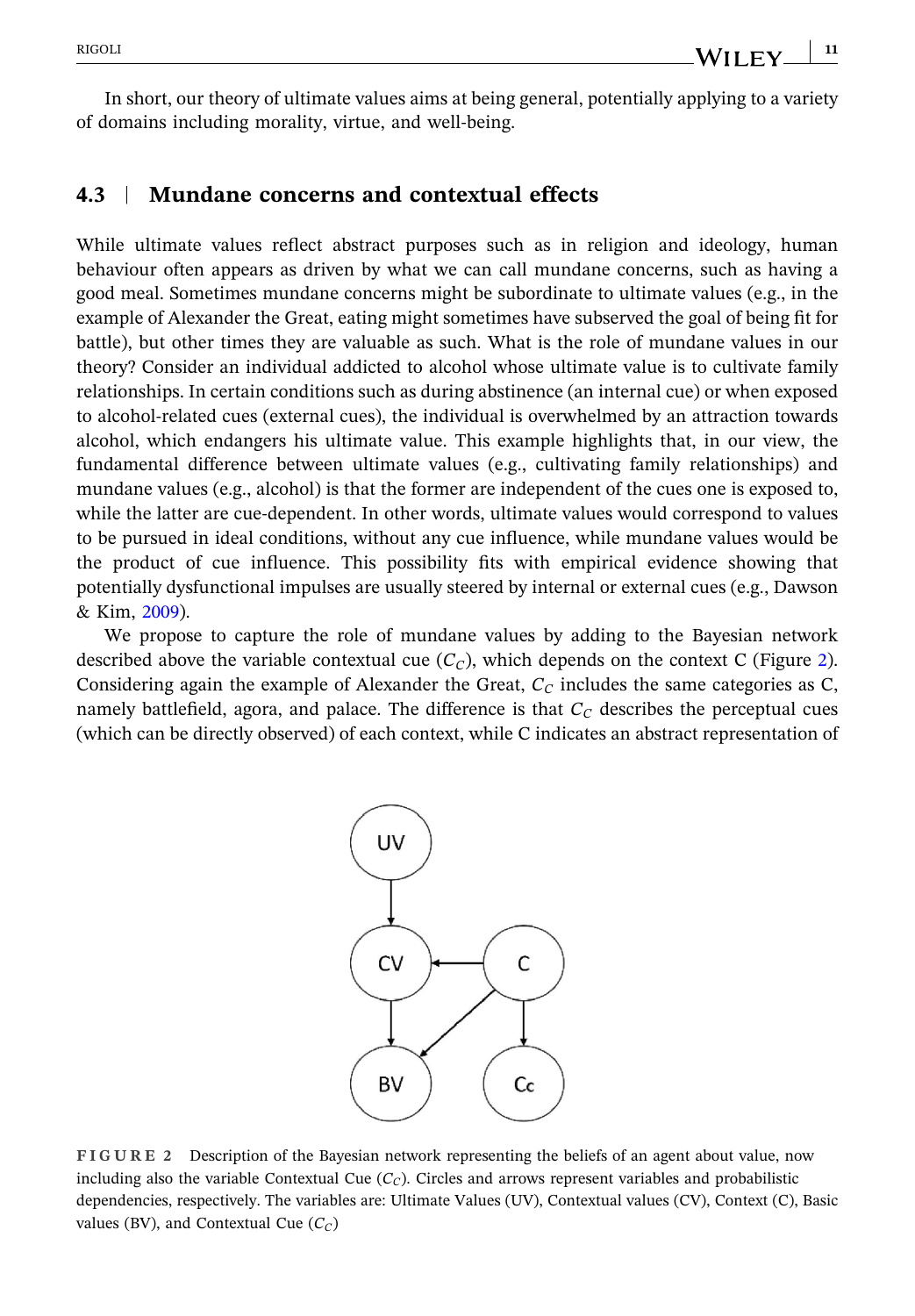<span id="page-12-0"></span>context, which is not directly observed (i.e., it is a latent variable). Now the joint probability of the network becomes:

$$
P(UV, C, CV, BV, C_C) = P(UV) P(C) P(C_C|C) P(CV|UV, C) P(BV|CV, C)
$$
 (4)

We propose that sometimes the ultimate value is inferred in "neutral" environments, where no salient contextual cue is present. This consists in inferring  $P(UV | R = reward)$  and selecting *UV*<sup>∗</sup> as described by Equation [\(2](#page-7-0)). Other times, a contextual cue *k* is available; as described below, it is during such circumstances that mundane values might overwhelm ultimate values. When a contextual cue *k* is available, the posterior probability  $P(UV | R = reward, C<sub>C</sub> = k)$  is estimated, and the selected ultimate value (now referred to as  $UV<sub>C</sub>$ ) now corresponds to:

$$
UV_C = \underset{i}{\text{argmax}} (P(UV = i | BV = \text{reward}, C_C = k))
$$
 (5)

To appreciate the implications of the contextual cue, let us consider two cases, characterised by strong and weak cue‐influence, respectively (Table 3). Regarding strong cue‐influence, this occurs when  $C_c$  activates specific context representations C. In our example (Table 3), cues related to the palace are particularly salient, as they strongly activate the representation of the palace context (formally, this is reflected by the fact that  $P(C_C =$  palace  $| C =$  palace) = 0.9, which is very high; Table 3). What happens when palace-related cues are experienced? The selected ultimate value  $UV<sub>C</sub>$  now becomes luxury, while  $UV_*$  (i.e., the one estimated without any contextual cue) was conquest. The reason why now luxury is selected is because, when the palace cue is present, drinking alcohol (associated with luxury) is particularly rewarding. This example shows how, in our model, mundane values such as drinking alcohol can be triggered by cues, interfering with ultimate values that would be pursued without those cues (e.g.,

| $\mathbf C$ | $C_C$       | <b>Strong cue-influence</b><br>$P(C_C   C)$ | Weak cue-influence<br>$P(C_C   C)$ |
|-------------|-------------|---------------------------------------------|------------------------------------|
| battlefield | battlefield | 0.6                                         | 0.34                               |
| battlefield | palace      | 0.2                                         | 0.33                               |
| battlefield | agora       | 0.2                                         | 0.33                               |
| palace      | battlefield | 0.05                                        | 0.33                               |
| palace      | palace      | 0.9                                         | 0.34                               |
| palace      | agora       | 0.05                                        | 0.33                               |
| agora       | battlefield | 0.2                                         | 0.33                               |
| agora       | palace      | 0.2                                         | 0.33                               |
| agora       | agora       | 0.6                                         | 0.34                               |

**TABLE 3** Conditional probability of observing a specific Contextual Cue  $(C<sub>C</sub>)$  given the Context C (C) (P  $(C_C | C)$ ) in the example of Alexander the Great (see main text)

*Notes:* Two different scenarios are considered: a condition of strong cue-influence (column 3) and one of weak cue-influence (column 4).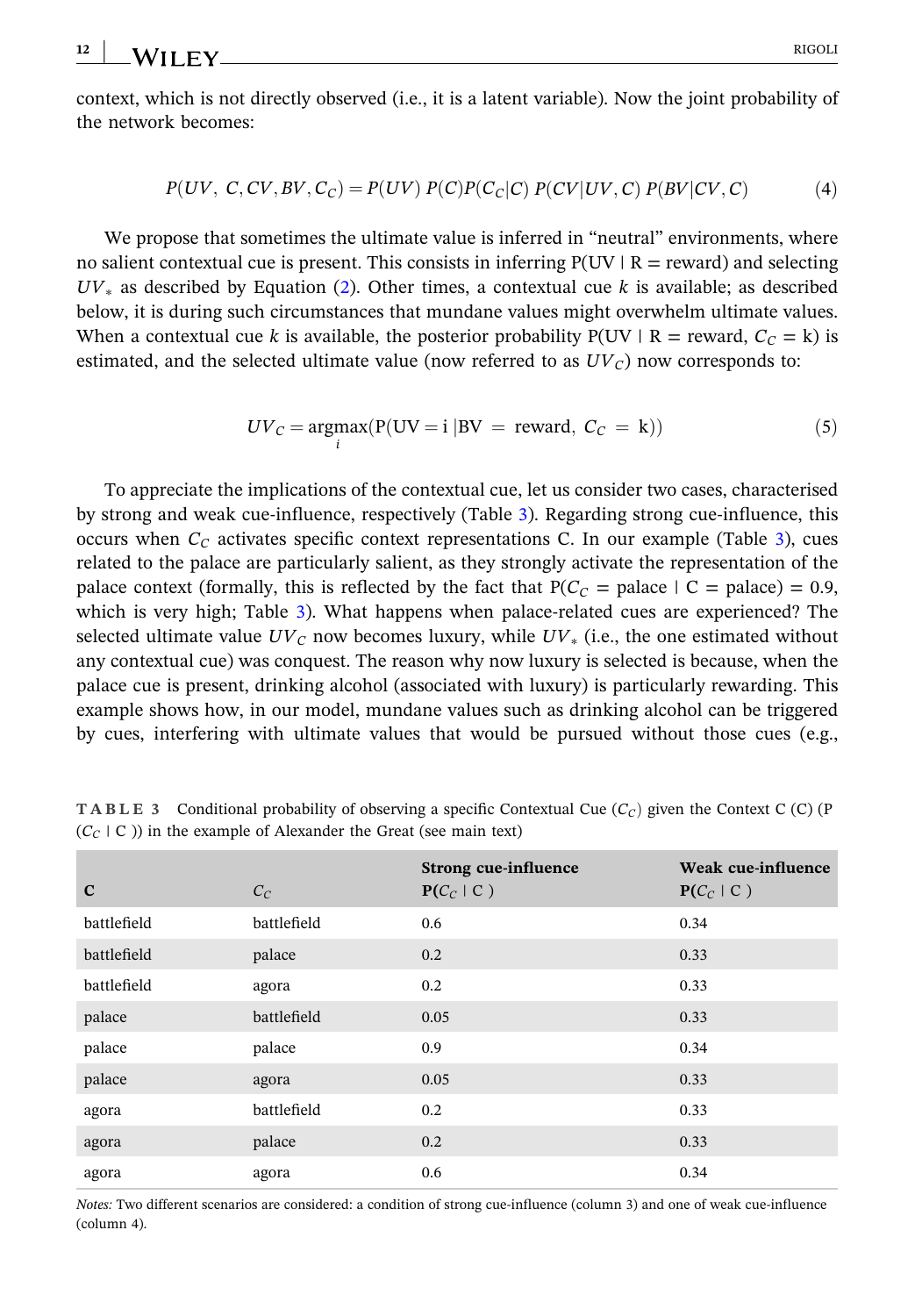conquering new territory). The second case describes weak cue-influence (Table [3](#page-12-0)), evident by the fact that cues do not activate any particular context representation. In this case,  $UV<sub>C</sub>$  and *UV*<sup>∗</sup> are equivalent, independent of the experienced cue. We propose that conditions of stronger and weaker cue‐influence alternate during the life of everyone and that, overall, some people might be more prone to strong cue-influence and others to weak cue-influence, as reflected in one's tendency to persevere in pursuing ultimate values and ignore mundane values (Malouff et al., [1990](#page-20-0)).

This version of the theory (where cue-influence is implemented) not only can describe situations where mundane values overwhelm ultimate values. It can also interpret cases where contextual cues divert selection from one ultimate value to another; in other words, conditions where there is a conflict not between mundane versus ultimate values, but among ultimate values themselves. With this regard, empirical studies have shown that, depending on contextual information, people apply different moral principles to the same dilemmas (Bartels, [2008](#page-19-0); Greene et al., [2004](#page-20-0); Nichols & Mallon, [2006;](#page-20-0) Palmiotti et al., [2019](#page-21-0)). A common task adopted in these studies requires participants to decide, in fictitious scenarios, whether or not they would kill one person in order to save the life of a group of people who would die otherwise (e.g., Bartels, [2008](#page-19-0); Nichols & Mallon, [2006\)](#page-20-0). The assumption here is that two moral principles compete, one deontological ("do not kill") and the other consequentialist ("overall save as many lives as possible"), leading to the choice of killing and of not killing, respectively. Empirical evidence indicates that, in this task, contextual information can boost the appeal of either principle (Bartels, [2008;](#page-19-0) Greene et al., [2004;](#page-20-0) Nichols & Mallon, [2006](#page-20-0); Palmiotti et al., [2019\)](#page-21-0). For example, the choice of killing (reflecting the consequentialist principle) is more frequent when the number of saved people is larger (Bartels, [2008;](#page-19-0) Nichols & Mallon, [2006](#page-20-0)). Within our theory, this scenario can be described by a Bayesian network where the competing ultimate values correspond to the deontological and the consequentialist principle, respectively, and where the number of potentially saved people corresponds to the categories of the context variable C and of the contextual cue variable  $C_c$ . In the absence of any cue (i.e., with no information about the number of people saved), an agent might select the deontological principle as ultimate value, thus avoiding killing; this is because, in most contexts (i.e., in most cases in terms of number of lives saved), the act of killing might be perceived as not worth enough. However, the model implies that a cue indicating that many people can be saved might suppress the deontological rule in favour of the consequentialist principle, leading to the choice of killing. This example illustrates how our theory can explain the impact of contextual cues upon the appeal of deontological versus consequentialist principles, and in general upon competing ultimate values.

#### **4.4** <sup>|</sup> **Innate or cultural values?**

To what extent are human values preprogramed by genes? And to what extent are they produced by culture? Regarding these questions, extreme positions can be found in the literature. Some proposals maintain that, after all, humans from different times and places are driven by the very same motives (Kenrick et al., [2010;](#page-20-0) Maslow, [1943;](#page-20-0) Shweder, [2012](#page-21-0)). Other accounts claim that every culture develops its own idiosyncratic values which share virtually nothing with values of other cultures (Shweder, [2012](#page-21-0)). Within this debate, our theory advocates an intermediate position. On the one hand, ultimate values (which motivate behaviour) are grounded on basic values characterised by an inbuilt affective quality, and hence virtually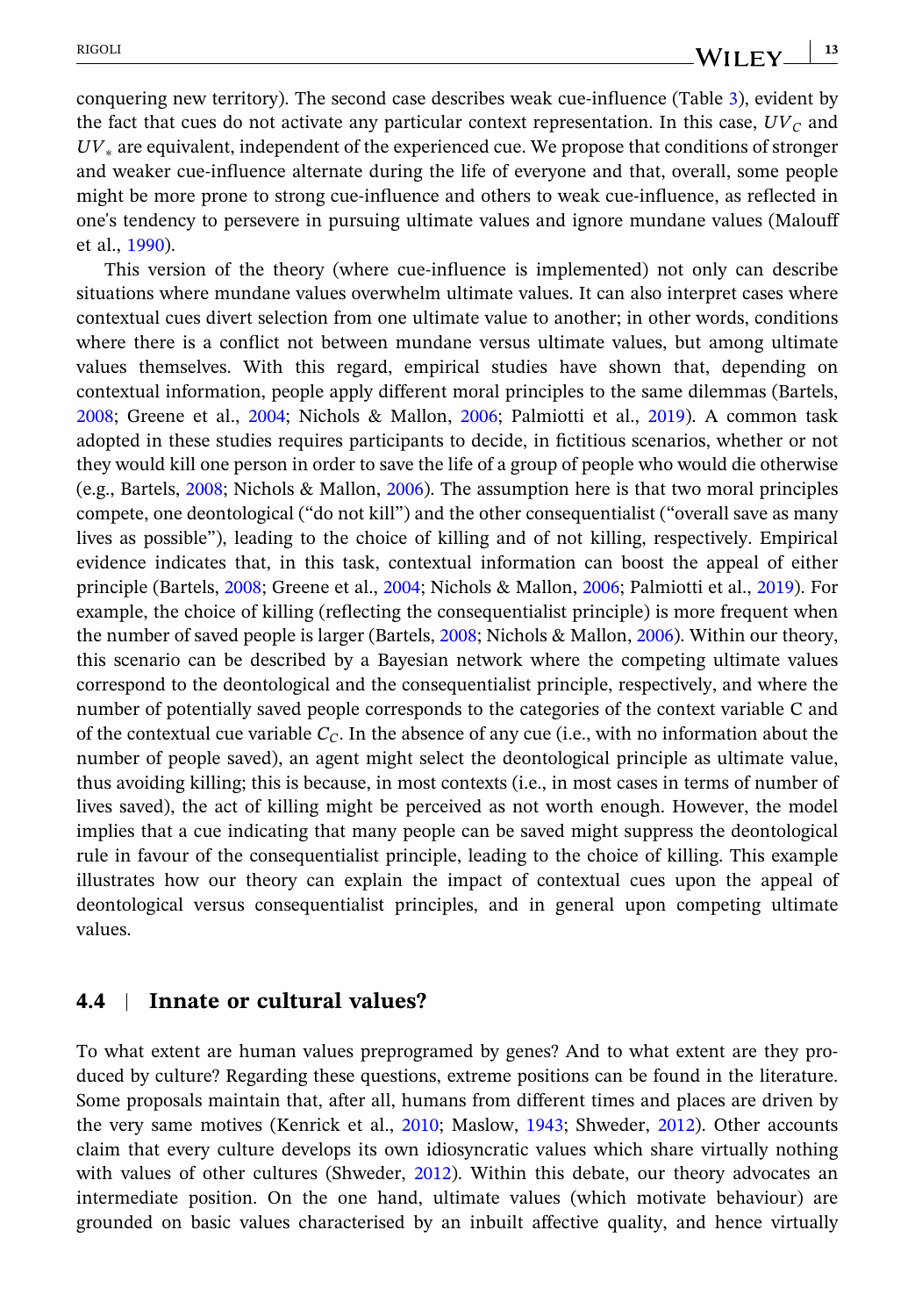**14**

universal (though some degree of inter‐individual variability is conceivable) and shared by all cultures. On the other hand, ultimate values do not correspond to basic values, but to states or rules associated with basic values in a variety of contexts. Which specific state or rule is associated with basic values is not pre‐established, but it depends on specific conditions such as on the physical environment, on the technology available, and on the structure of society. Therefore, together with universal basic values, our theory predicts a substantial variability of ultimate values across cultures and individuals. At the same time, because formation of ultimate values is proposed to follow certain laws, our theory implicates that, when exposed to similar conditions (e.g., in terms of physical environment, technology available, and structure of society), individuals will develop similar ultimate values.

Our theory suggests that the brain is predisposed to learn which states or rules (the ultimate values) are predictive of basic values across multiple contexts. Formally, this entails learning the parameters of the Bayesian network described above. Specifically, the brain has to learn (i) which rules or states UV can potentially be considered, (ii) which contexts C can be experienced, (iii) which contextual values CV can be experienced, and (iv) the probability distributions linking these variables together. Though a full examination of learning is beyond the scope of this manuscript, some basic processes can be highlighted. Learning is likely to involve direct experience with UV, C, and CV, but also social influence (Turner, [1991](#page-21-0)). The latter could be critical for at least two reasons. First, communication with other people is arguably essential to shape the Bayesian network: although this network describes an individual belief system, it is likely to embody shared cultural ideas (especially those expressed by more powerful groups). Second, social influence is likely to be a powerful basic value, for example in the form of admiration, approval, despise, or condemnation expressed by others. Hence, we would expect that ultimate values usually foster positive social evaluation (and avoid negative evaluation). A key question is when learning of the Bayesian network (and of the ensuing ultimate values) occurs during life. Although life‐long learning is a possibility, there are reasons to propose critical periods such as childhood and adolescence. Moreover, periods of high uncertainty about ultimate values (formally, captured by high entropy; see Equation [3\)](#page-8-0) might lead to higher openness to learning.

In summary, our theory implicates that basic values are inbuilt and universal, while ultimate values depend on basic values but also on ontogenetic conditions such as physical environment, technology available, and structure of society. Hence ultimate values are predicted to vary across individuals and society; yet, our theory interprets this variability not as random but as deriving from precise laws.

#### **4.5** <sup>|</sup> **Ethos**

Our theory offers an interpretation of how the ethos of a society or group develops and acts. Max Weber is perhaps the most influential thinker highlighting the central role of ethical values in shaping society. He famously suggested that the raise of protestant ethics, viewing economic enrichment as manifestation of God's favour, is at the root of modernity and capitalism (Weber, [1904/2002\)](#page-21-0). Weber adopted the same logic to interpret the implications of other cultures, such as Confucianism and Hinduism, for the development of society (Weber, [1915/1959,](#page-21-0) [1916/2000\)](#page-21-0). Weber's focus was primarily on the consequences of ethical values rather than on how these values emerge. An influential interpretation of how ethical values arise is based on the notion of ideology as proposed by Marx and his followers (Marx & Engels, [1845](#page-20-0)). According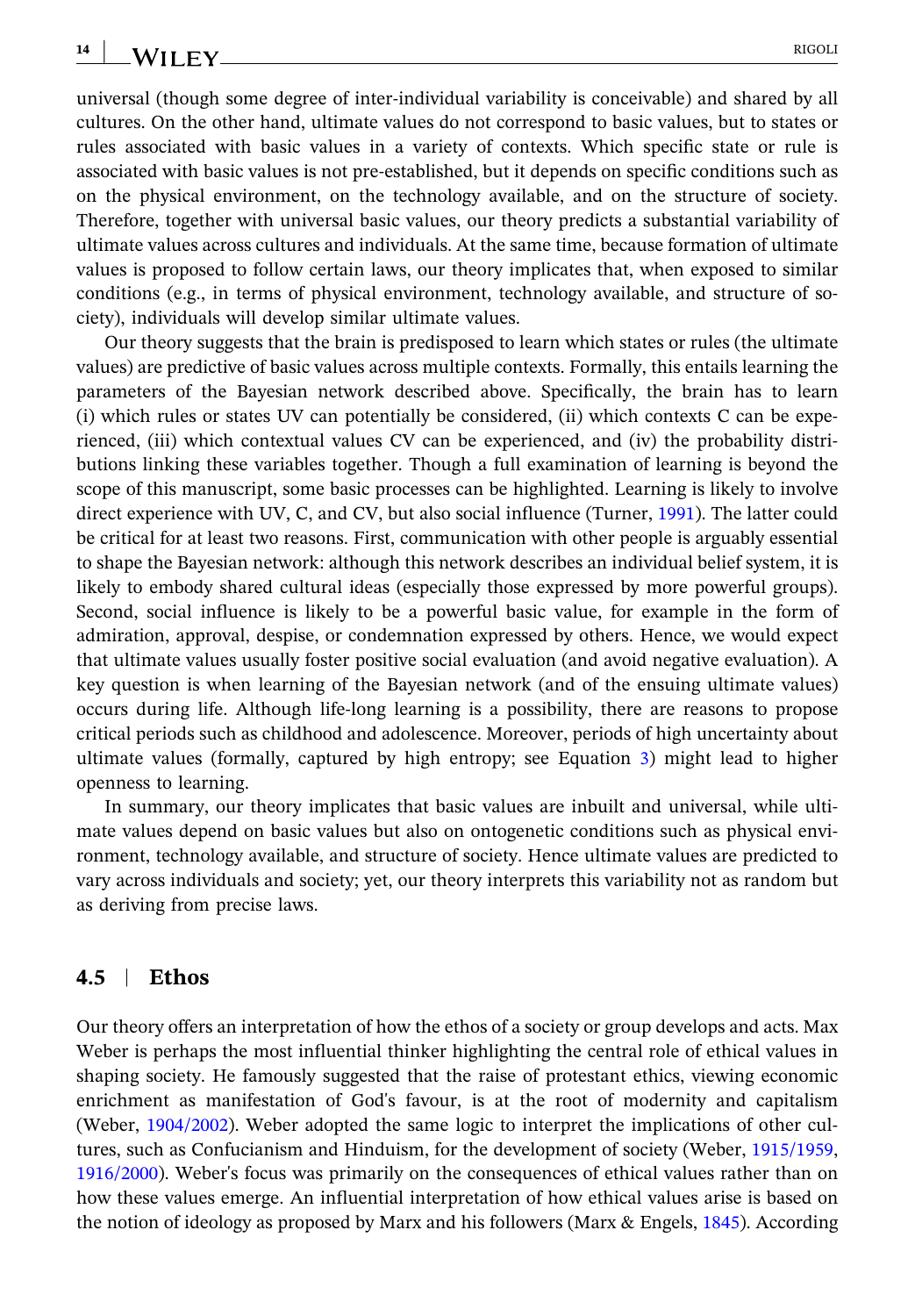to this interpretation, the dominant class of a society is motivated by self‐interested economic motives which require exploitation of subordinate classes. To justify self-interest and exploitation, the dominant class would develop ideologies grounded on specific ethical values. The latter, though apparently based on morality and justice, would in fact disguise nothing more than self‐interest and exploitation. Hence, in a Marxist perspective, ethical values do not shape society: adopting a Marxian terminology, they are part of the superstructure, and not of the structure, of society. They do not drive behaviour beyond the self‐interested economic motives which underly ethical values in the first place.

What are the implications of our theory for the role of ethical values? Our theory can be considered as an integration of some of the central ideas of Weber and Marx. Following Marx, our theory proposes that ethical values (termed ultimate values in our account) are grounded on basic values. We consider these basic values as largely inbuilt and universal (it is not clear whether this was also Marx's opinion). Different from Marx, our notion of basic values does not encompass solely economic self‐interest, but it acknowledges a variety of elements including egoistic and altruistic aspects. Also different from Marx, in our theory ethical values are not basic values in disguise, but they are "means" to pursue basic values in a variety of contexts that are eventually treated as ends as such. Following Marx, in our theory people are normally unaware of the origin of ethical values from the underlying basic values: ethical values are viewed as simply valuable as such. This has implications for how social classes interact. For example, members of the dominant class might embrace certain ethical values (e.g., free trade) because these in fact support economic basic values of the dominant class. However, members of the dominant class might be unaware of where these ethical values come from, and simply claim them as morally just. Following Weber, our theory implicates that ethical values are critical in shaping society, above and beyond basic values. This is because our theory proposes that, once an ethical value has been selected, it is precisely this ethical value (and not the underlying basic values) that drives behaviour (even in contexts where it is not conducive of basic values). This fits with the observation that humans sometimes persist with their ethical values despite enormous losses in terms of basic values (e.g., accepting death to foster free trade).

In short, our theory offers an interpretation of how ethical values (referred to as ultimate values) arise and impact on society. Combining elements from both Weber and Marx, the theory proposes that ethical values are built upon basic values but, once established, transcend them and become the actual forces driving behaviour.

#### **4.6** <sup>|</sup> **Ultimate values and society**

In our theory, means fostering basic values in a variety of contexts are transformed into ultimate values. Which means are actually effective in fostering basic values depends on factors such as physical environment, technology available, and social structure. These factors vary dramatically when comparing premodern and modern societies (Giddens, [2013\)](#page-20-0). Premodern societies are characterised by stability of environment, of technology, and of social structure, while continuous change of these aspects distinguishes modern societies. Accordingly, for individuals, the effective means for obtaining basic values (upon which ultimate values are built) remain relatively stable in premodern society but change continuously in modern societies. Therefore, following our theory, ultimate values will be more stable in premodern compared to modern societies (rapidly changing ultimate values would in turn promote social change). In essence,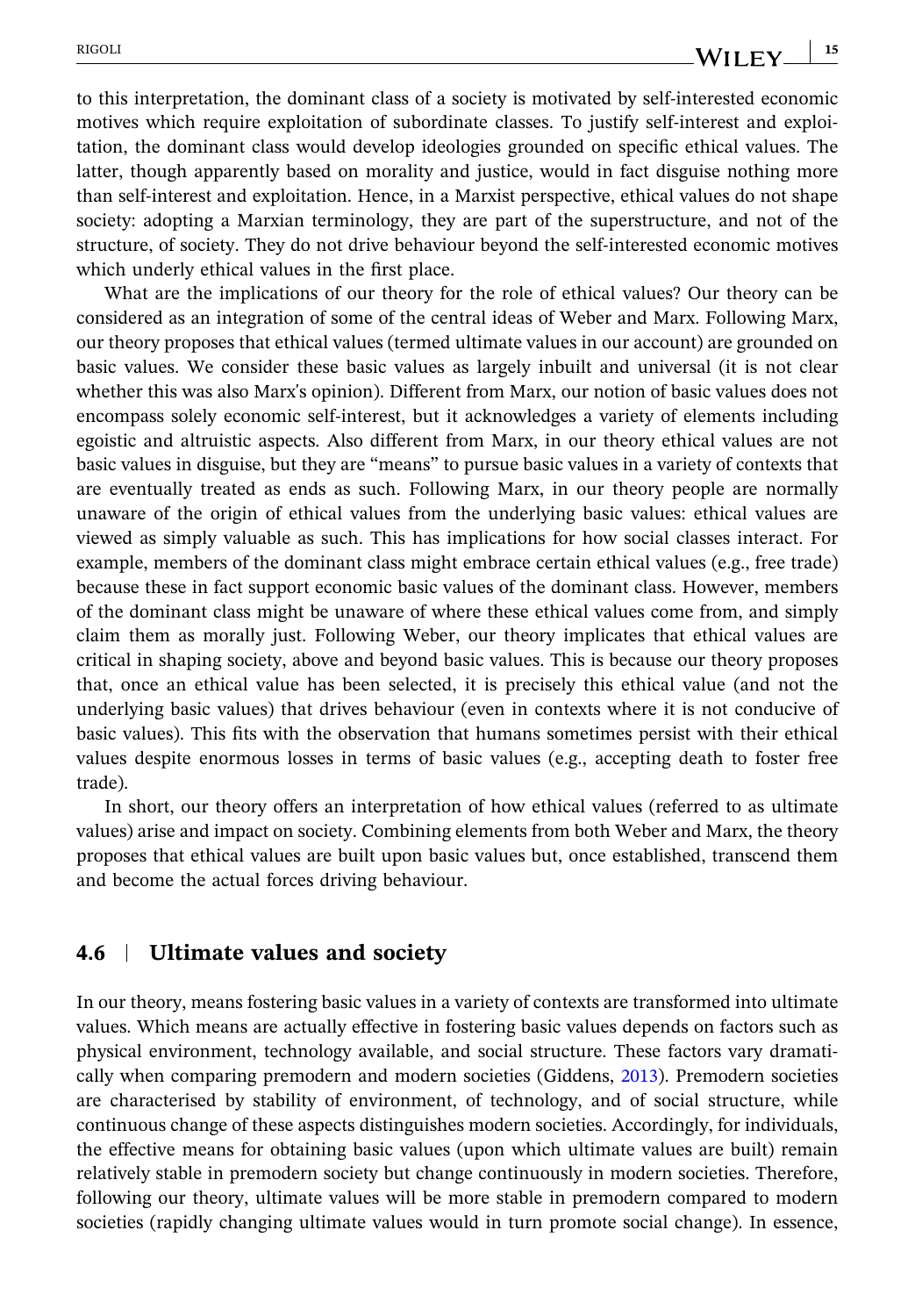**16** WILEY RIGOLI

this captures the classic idea that the more society changes, the more people's values change (and the more values change, the more society changes). Moreover, modern compared to premodern societies have higher variability in social roles (Durkheim, [1893/1997\)](#page-20-0). Because each social role (e.g., the peasant or the IT technician) implies specific effective means for obtaining basic values (upon which ultimate values are built), modern compared to premodern societies imply higher inter‐individual variability in ultimate values. Altogether, comparing modern versus premodern societies, our theory predicts that ultimate values vary more both along time and across individuals. The predicted consequence of this is that uncertainty about ultimate values (formally  $E_{UV|BU}$ ; see Equation [3](#page-8-0)) will usually be higher in modern versus premodern societies. This offers an interpretation of the crisis of values often reported in association with modernity, in conjunction with vigorous values often observed in premodern societies (e.g., Bendle, [2002](#page-20-0)).

Our theory also speaks to the claim, first argued by Weber, that disenchantment emerges in modern societies. An influential theory of disenchantment is grounded on distinguishing objective from instrumental reason (Horkheimer, [1947](#page-20-0)). Objective reason would consist in the quest for what is truly right or wrong and would require focusing on the ends of human existence. Conversely, instrumental reason would seek to identify the most effective ways to achieve any goal, hence focusing on means and ignoring the question of whether goals are actually valuable. According to this perspective, modernity has witnessed a progressive shift from objective to instrumental reason, implying that values embraced by people in premodern societies are closer to "objective" human ends. Our theory does not share this claim. A fundamental assumption of our theory is that the human brain is predisposed to pursue ultimate values, which in a sense are means to obtain "objective" ends (corresponding to basic values). Hence, our theory implicates a universal human predisposition for instrumental over objective reason, that is not only characteristic of modernity. We argue that our argument is supported when one considers ultimate values typical of premodern societies such as military might, respect for hierarchy, and religious zeal. Whether these are closer to "objective" human values compared to values typical of modern societies (such as scientific progress and economic enrichment) is at least debatable.

Why have modern people abandoned values such as military might, respect for hierarchy, and religious zeal in favour of values such as scientific progress and economic enrichment? Our model suggests that, for a substantial number of people living in modern societies, modern values have been simply more effective (in terms of fostering basic values) than typical premodern values (other critical factors such as social influence ‐ e.g., in the form of propaganda – are not incompatible with the theory). Does this imply that values such as scientific progress and economic enrichment are the best ultimate values possible in a modern society? In our theory, ultimate values are the result of constructive processes, open to imagination and creativity. Hence, in principle ultimate values better than those available can always be envisaged. This consideration has relevance for contemporary societies. It is useful to view the ultimate values prevailing in these societies as limiting, and to look for alternatives with higher potential in the context of the current environment, technology, and social structure. For example, it has been argued that, in affluent societies where economic needs are largely fulfilled, focusing on economic enrichment might often be a poor strategy (in terms of basic values) compared to cultivating more "spiritual" ultimate values (e.g., Skidelsky & Skidelsky, [2012](#page-21-0)). Our theory comfortably fits with this perspective. Our theory also stresses that, to envision better ultimate values, another key prerequisite is a realistic assessment of basic values (namely what is inherently imbued with affect by humans).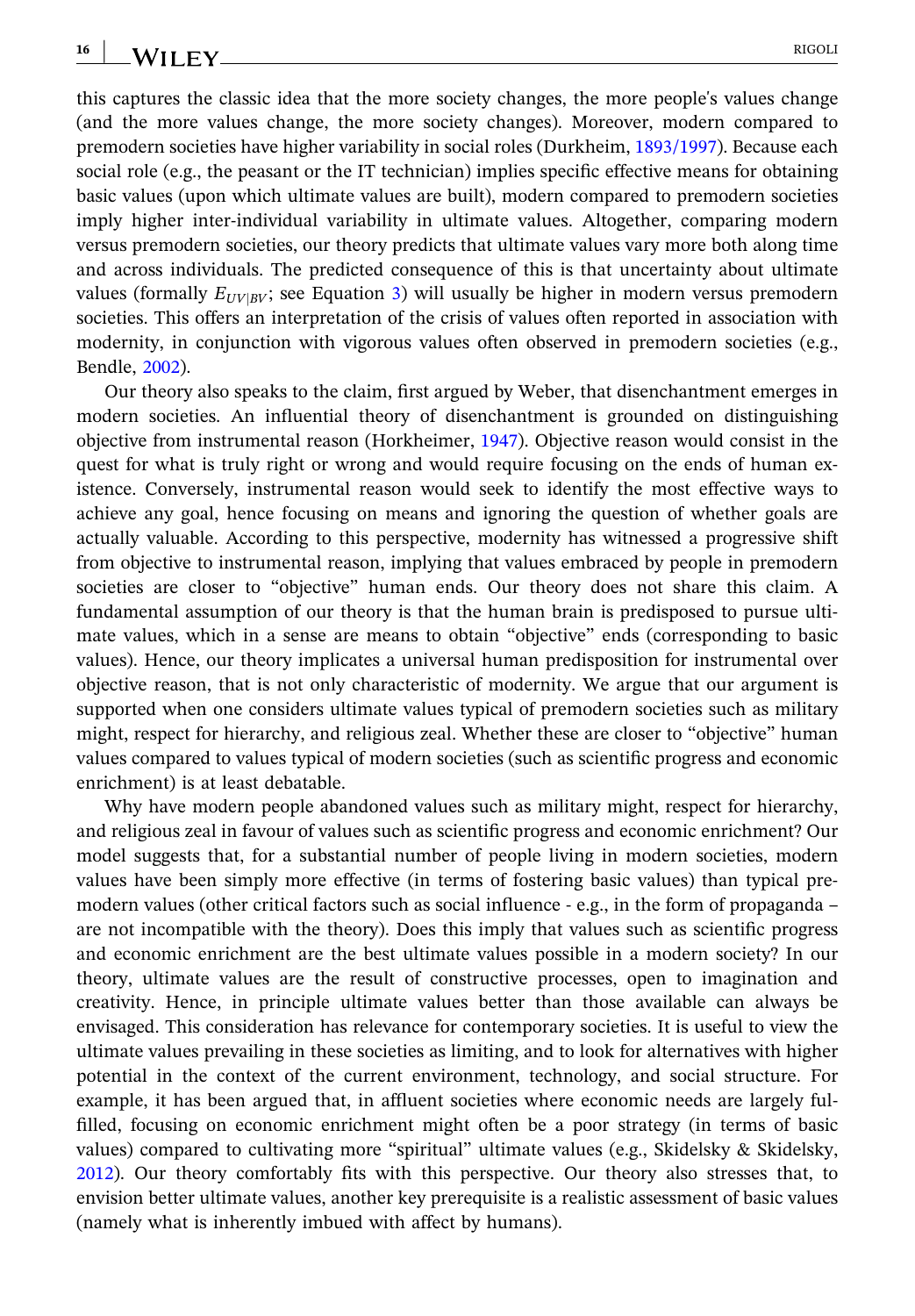Finally, one last aspect is worth to be examined here. Empirical evidence highlights a tendency for individuals to link with people who are similar to them. A factor underlying this tendency appears to be homogeneity in values (Dehghani et al., [2016;](#page-20-0) Motyl et al., [2014\)](#page-20-0): for instance, a preference for living in communities of people sharing similar ideological and moral values is commonly observed (Motyl et al., [2014](#page-20-0)). Our theory explains this preference as arising because of the (realistic) belief that living with people sharing similar ultimate values fosters realization of those values (this view is consistent with, but more general than, a previous interpretation that morally homogeneous communities help coordinating third‐party moral judgements; see Dehghani et al., [2016;](#page-20-0) DeScioli & Kurzban, [2009\)](#page-20-0). For instance, ultimate values in the political domain imply cooperating for building a good society, an objective which is facilitated by living with people sharing similar values. This interpretation can also explain exceptional cases where an individual chooses to live with people embracing radically different values and attempts to convert these people (e.g., a religious missionary living in foreign cultures). This choice still appears as motivated by realising the own ultimate values (e.g., spreading God's message), as these can be fostered by converting others.

In sum, our theory offers a computational perspective to study how ultimate values differ when comparing modern and premodern societies. In addition, it offers a conceptual framework to explore how novel and more fulfilling ultimate values might be envisaged in a creative way.

#### **4.7** <sup>|</sup> **Contribution to previous literature**

This section highlights the specific contribution of our proposal with respect to previous research on human values. The notion of hierarchy is key in our account. This term is common in research on values, though it has been used with different meanings. In some accounts, values are ranked hierarchically based on their priority (Maslow, [1943;](#page-20-0) Wicker et al., [1984](#page-22-0)). By applying cluster or factor analysis to investigate the similarity among people's reported values (Rokeach, [1973;](#page-21-0) Schwartz, [2006,](#page-21-0) [2012;](#page-21-0) Talevich et al., [2017\)](#page-21-0), other accounts have observed a hierarchical structure charactesising these reports. In contrast with these approaches, our theory adopts a notion of hierarchy based on the concept of abstraction, which considers whether some values are more or less abstract (i.e., context-independent) than others (Carver  $\&$ Scheier, [1998](#page-20-0); Powers, [1973;](#page-21-0) Talevich et al., [2017;](#page-21-0) Tsushima & Burke, [1999](#page-21-0); Wicker et al., [1984](#page-22-0)).

Perceptual control theory (Powers, [1973\)](#page-21-0) has pioneered the principle that values are arranged along hierarchical structures based on abstraction. A similar idea informs identity control theory, which focuses on how people realise salient identities in social contexts (Stets & Burke, [2014\)](#page-21-0). This theory argues that representations of identities are organized along a hierarchy with more abstract identities occupying higher levels and more specific identities occupying lower levels (Stets & Burke, [2014](#page-21-0); Tsushima & Burke, [1999](#page-21-0)). Our theory is widely consistent with these previous proposals. Its novel contribution (besides focusing on the more general notion of value instead of identity; see below) consists in explaining why certain abstract values (here referred to as ultimate values) are selected and pursued over alternative abstract values. In other words, what are the processes responsible for the formation and selection of ultimate values? So far, this crucial question has remained unaddressed by previous theories (Carver & Scheier, [1998;](#page-20-0) Powers, [1973](#page-21-0); Talevich et al., [2017;](#page-21-0) Tsushima & Burke, [1999;](#page-21-0) Wicker et al., [1984\)](#page-22-0). This issue implies important corollary questions: what is the impact of inbuilt affective processes and of learning, respectively, in the formation of ultimate values?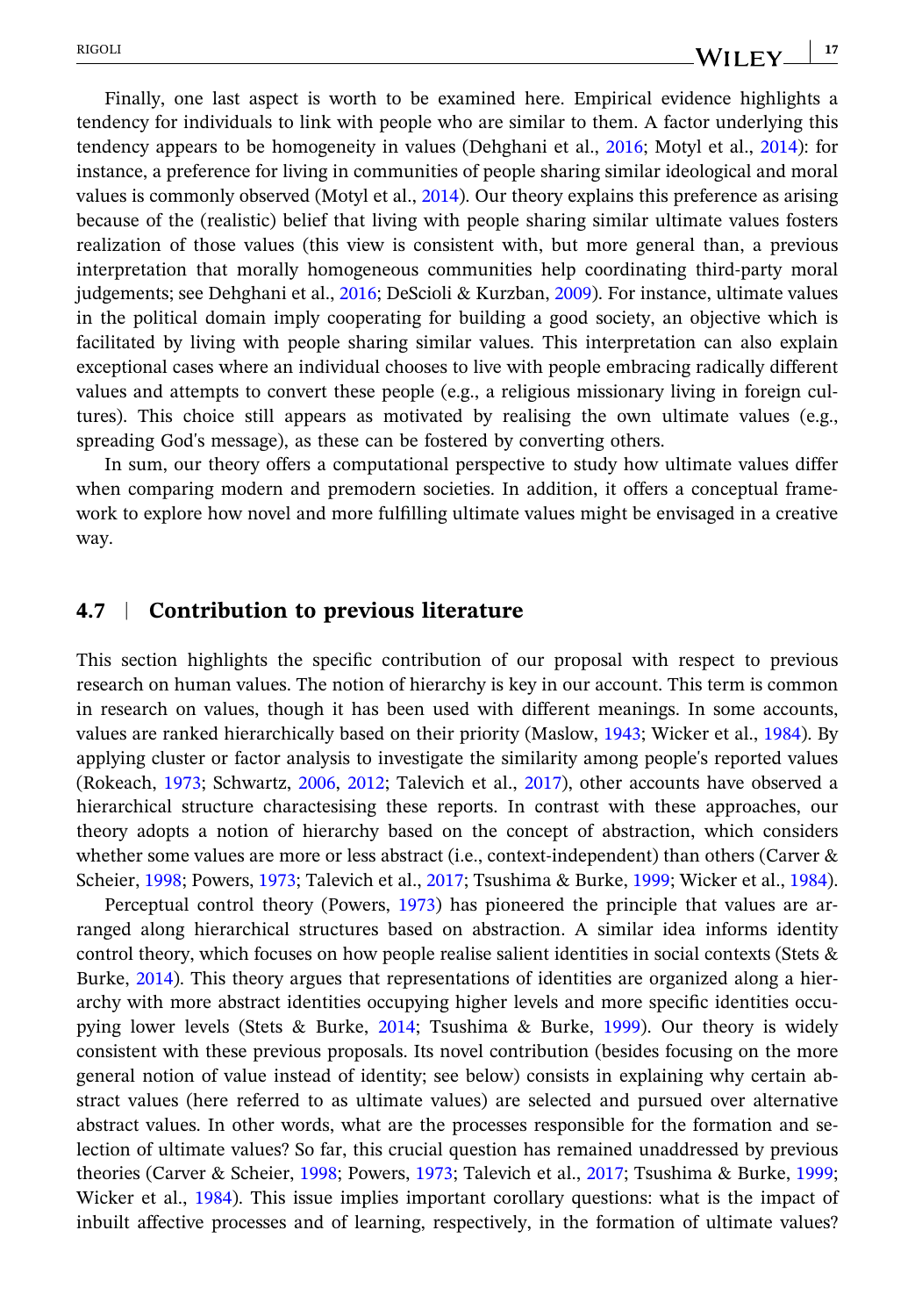WILEY RIGOLI

**18**

Identity theory (of which identity control theory is a branch) examines why individuals tend to embrace some identities and discard other identities (Stets & Burke, [2014\)](#page-21-0). For example, someone strongly attached to his job identity might end up working also during weekends, when he might instead spend time with his children (and activate a paternal identity). To explain why some identities are selected and others are discarded, the concept of commitment has been proposed (Burke & Reitzes, [1991;](#page-20-0) Stryker, [1980\)](#page-21-0): commitment to an identity (determining a tendency to rely on the latter) would increase if the identity is associated with (i) more benefits (e.g., money) and less costs, (ii) with more social ties, (iii) and with social ties characterised by higher bonding. The notion of commitment partially anticipates key ideas of our theory: the proposal that factors such as benefits and social ties determine which identity will be activated has analogies with our proposal that basic values determine which ultimate value will be selected. However, despite this analogy, commitment theory remains limited with respect to the arguments developed here, for several reasons. First, it frames the issue in terms of identity, whereas framing the issue more generally in terms of value is arguably preferable: ultimate values can be about the self (and hence about identity; e.g., "be a good father"), but not necessarily (e.g., "make your child rich") (identity theory research is recently moving towards a similar direction too, exploring the idea of moral identity; Stets & Carter, [2012](#page-21-0)). Second, contrary to our approach, commitment theory does not apply to identities or values arranged hierarchically, and it does not clarify to what extent commitment to an identity leads to ignoring the ongoing context. Third, the nature of the benefits supporting commitment for an identity remains opaque, while here we rely on the notion of basic values (linked to the well‐established notion of unconditioned stimuli). These and other shortcomings of commitment theory prevent addressing important questions examined here, such as to what extent ultimate values are culturally determined, and to what extent they shape behaviour outside basic values.

## **5** <sup>|</sup> **DISCUSSION**

This paper offers a theory about the notion of ultimate value. The key idea is that our brain represents values along a hierarchy where ultimate values are built upon experiences with inherent affective nature (basic values). Based on these representations, the proposal is that the brain infers the rules or states that foster basic values in a variety of contexts. These become ultimate values and drive human behaviour independent of the ongoing context. This perspective implicates that, when making choice, ultimate values are not given a priori, but they are the result of an inference process. The implicit assumption is that the brain has adapted in a way to break down choice in two processes: evaluation (resulting in the selection of ultimate values) and planning (resulting in the selection of the appropriate chain of actions). We have discussed how our theory can contribute to understanding a variety of aspects of human values, including morality, to what degree values are innate or culturally determined, and how values shape and are shaped by society.

We highlight some limitations of the theory in its current form, which can potentially be addressed by future research. First, the theory focuses only on evaluation processes and not on planning; though these two processes are assumed to unfold largely independently, a full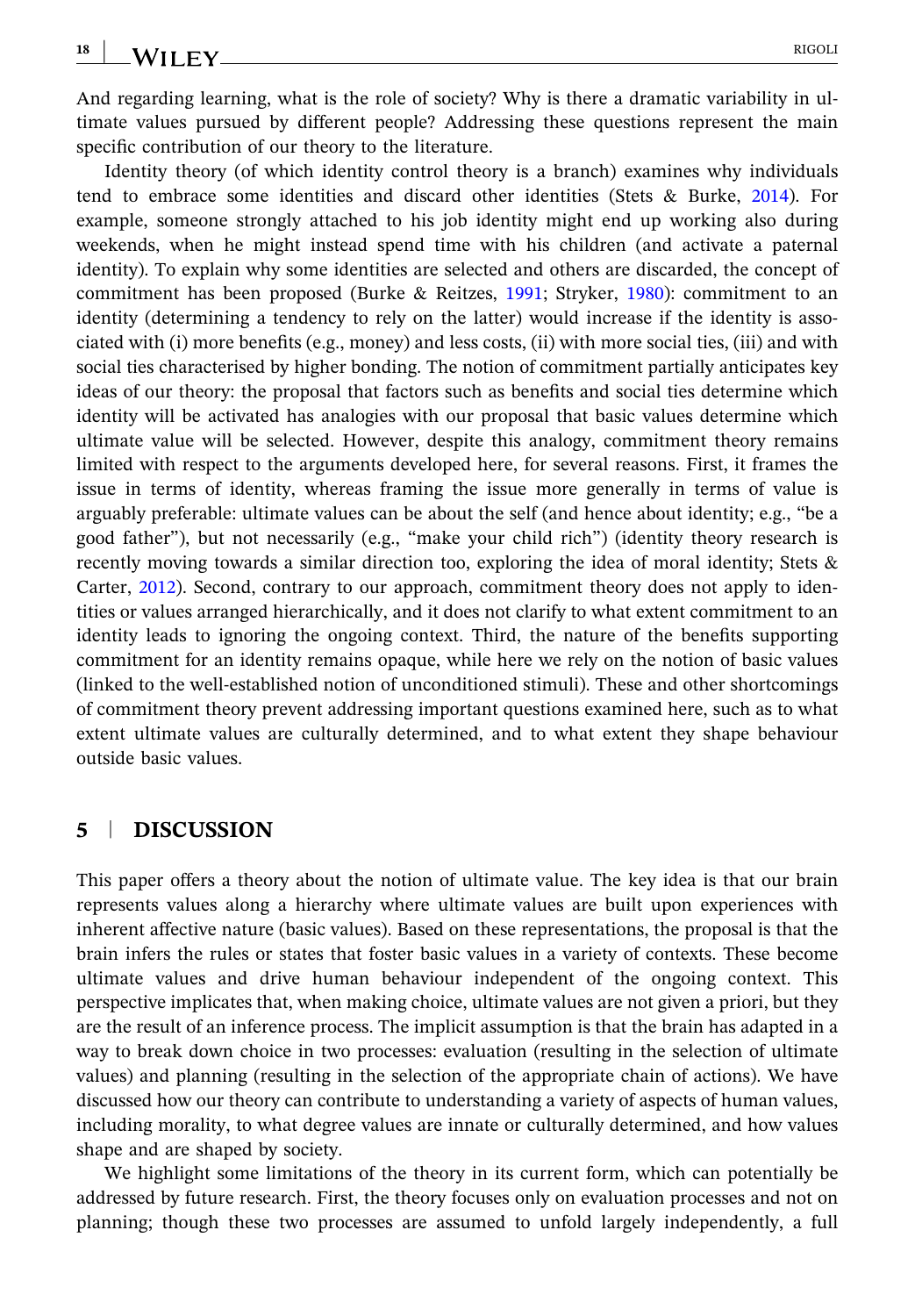<span id="page-19-0"></span>picture requires integrating them together. Second, the current theory does not examine the precise computations underlying the acquisition of the Bayesian network. We have stressed that direct learning and social influence are arguably two critical factors; yet, a fine‐grained analysis of how these and other factors (e.g., the broader role of the social structure) unfold would offer much further insight. Third, the Bayesian network relies on a simplistic representation of basic values, as these are described by a dichotomous variable having reward and punishment as categories. A more sophisticated implementation of basic values, for example distinguishing the qualitative difference among them, would be beneficial. Finally, here we have assumed that one single ultimate value is selected, the one with higher posterior probability. However, selection might work in a different way: for example, all ultimate values available might motivate behaviour, each with a weight proportional to its posterior probability.

The paper offers examples of how our theory can contribute to research areas such as morality and the study of values in society. Here, the contribution of the theory is only sketched; an interesting avenue is to explore this in more detail. Furthermore, the theory might potentially be relevant for other research areas where human values are critical. Two examples are economics and clinical psychology. The standard economic approach is agnostic about the origin of values that drive choice. However, as shown by empirical investigations highlighting the role of religion in shaping market decisions (Iyer, [2016\)](#page-20-0), understanding where values come from is fundamental to explain economic behaviour. Our theory can contribute to shedding light on this. Regarding clinical psychology, impairments in evaluation processes are critical in a variety of psychopathologies such as depression, addiction, and anxiety. Our proposal of ultimate values playing a central role in evaluation raises the question of whether, in some forms of mental illness, formation and selection of ultimate values might be impaired. For example, an intriguing possibility is that depression might be interpreted as a condition of extremely high uncertainty about ultimate values (see Equation [3\)](#page-8-0), with low mood deriving from ultimate values conducive of scarce basic values (captured by inferring  $P(BV = reward |$  $UV = UV_*$ )).

In summary, the paper contributes to understanding the nature of human values by proposing that the brain represents values along a hierarchy, with more abstract values occupying the higher hierarchical level. These representations would be adopted by the brain to infer the ultimate values to be pursued. The theory aims at contributing to research in a variety of domains where human values are of critical importance.

#### **CONFLICT OF INTEREST**

The author declares no conflict of interest.

#### **ORCID**

*Francesco Rigoli* <https://orcid.org/0000-0003-2233-934X>

#### **REFERENCES**

- Austin, J. T., & Vancouver, J. B. (1996). Goal constructs in psychology: Structure, process, and content. *Psychological Bulletin*, *120*(3), 338–375.
- Balaguer, J., Spiers, H., Hassabis, D., & Summerfield, C. (2016). Neural mechanisms of hierarchical planning in a virtual subway network. *Neuron*, *90*(4), 893–903.
- Bartels, D. M. (2008). Principled moral sentiment and the flexibility of moral judgment and decision making. *Cognition*, *108*(2), 381–417. <https://doi.org/10.1016/j.cognition.2008.03.001>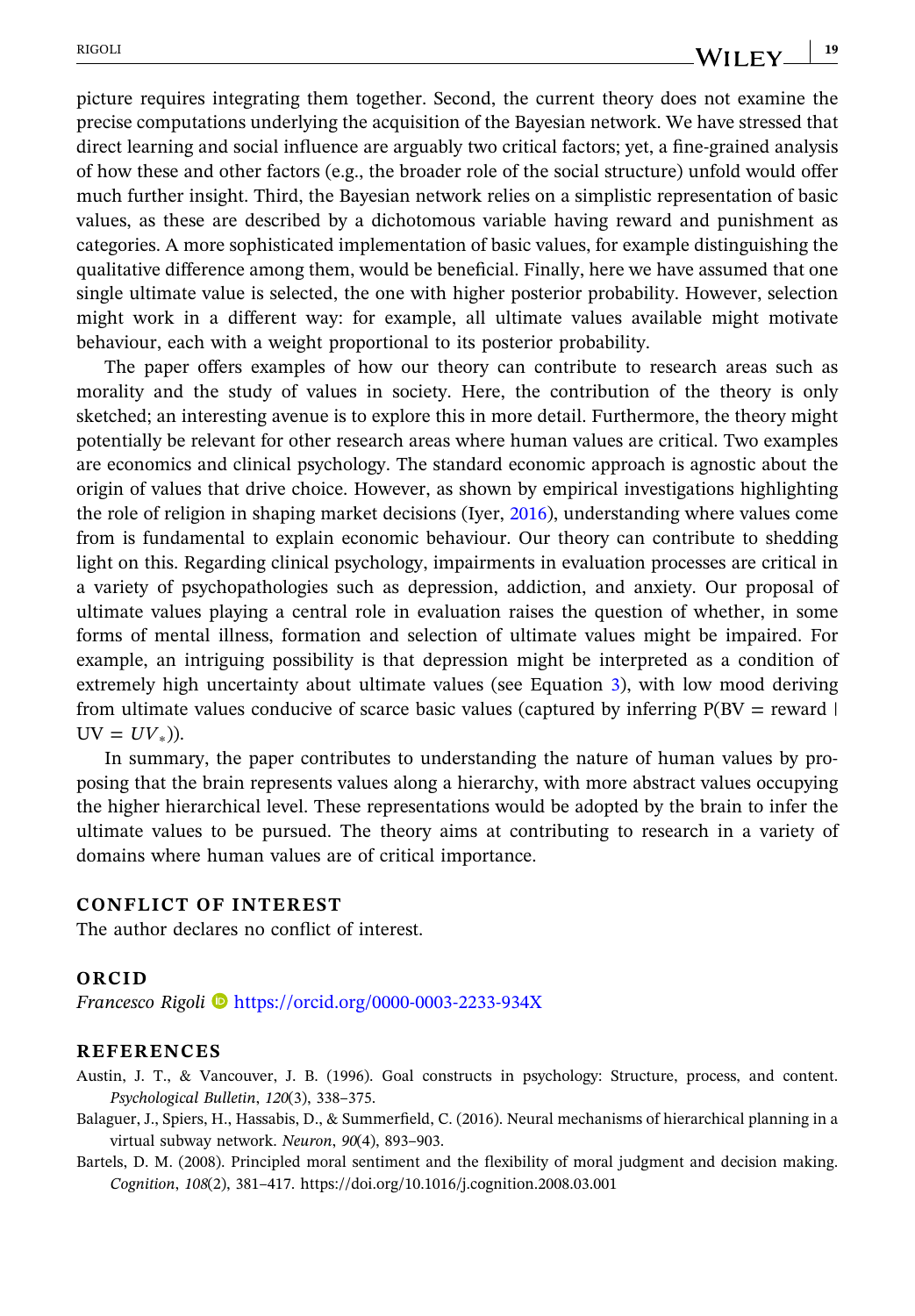#### <span id="page-20-0"></span>**20** WILEY RIGOLI

- Bell, M. C., & McDevitt, M. A. (2014). Conditioned reinforcement. *The Wiley Blackwell handbook of operant and classical conditioning*, pp. 221–248.
- Bendle, M. F. (2002). The crisis of 'identity' in high modernity. *The British Journal of Sociology*, *53*(1), 1–18.

Bishop, C. M. (2006). *Pattern recognition and machine learning*. Springer.

- Botvinick, M. M. (2012). Hierarchical reinforcement learning and decision making. *Current Opinion in Neurobiology*, *22*(6), 956–962.
- Burke, P. J., & Reitzes, D. C. (1991). An identity theory approach to commitment. *Social Psychology Quarterly*, *54*, 239–251.
- Carver, C. S., & Scheier, M. F. (1998). *On the self‐regulation of behavior*. Cambridge University Press.
- Crockett, M. J. (2013). Models of morality. *Trends in Cognitive Sciences*, *17*(8), 363–366.
- Dawson, S., & Kim, M. (2009). External and internal trigger cues of impulse buying online. *Direct Marketing: An International Journal*.
- Dehghani, M., Johnson, K., Hoover, J., Sagi, E., Garten, J., Parmar, N. J., Vaisey, S., Iliev, R., & Graham, J. (2016). Purity homophily in social networks. *Journal of Experimental Psychology: General*, *145*(3), 366–375.
- DeScioli, P., & Kurzban, R. (2009). Mysteries of morality. *Cognition*, *112*(2), 281–299. [https://doi.org/10.1016/j.](https://doi.org/10.1016/j.cognition.2009.05.008) [cognition.2009.05.008](https://doi.org/10.1016/j.cognition.2009.05.008)
- Diener, E. (2009). *The science of well‐being: The collected works of Ed Diener* (Vol. 37). Springer.
- Durkheim, É. (1893/1997). *The division of labour in society*. Free Press.
- Fiske, S. T. (2004). *Social beings: A core motives approach to social psychology*. Wiley.
- Friston, K., & Buzsáki, G. (2016). The functional anatomy of time: what and when in the brain. *Trends in Cognitive Sciences*, *20*(7), 500–511.
- Giddens, A. (2013). *The consequences of modernity*. John Wiley & Sons.
- Greene, J. D., Nystrom, L. E., Engell, A. D., Darley, J. M., & Cohen, J. D. (2004). The neural bases of cognitive conflict and control in moral judgment. *Neuron*, *44*(2), 389–400. [https://doi.org/10.1016/j.neuron.2004.09.](https://doi.org/10.1016/j.neuron.2004.09.027) [027](https://doi.org/10.1016/j.neuron.2004.09.027)
- Haidt, J. (2001). The emotional dog and its rational tail: a social intuitionist approach to moral judgment. *Psychological Review*, *108*(4), 814–834.
- Horkheimer, M. (1947). *Eclipse of reason* (Vol. 1). Bloomsbury Publishing.
- Inglehart, R. (1997). *Modernization and postmodernization: Cultural, economic, and political change in 43 societies*. Princeton University Press.
- Iyer, S. (2016). The new economics of religion. *Journal of Economic Literature*, *54*(2), 395–441.
- Kenrick, D. T., Griskevicius, V., Neuberg, S. L., & Schaller, M. (2010). Renovating the pyramid of needs: Contemporary extensions built upon ancient foundations. *Perspectives on Psychological Science*, *5*(3), 292–314.
- Laidlaw, J. (2002). For an anthropology of ethics and freedom. *Journal of the Royal Anthropological Institute*, *8*(2), 311–332.
- Lea, S. E., & Webley, P. (2006). Money as tool, money as drug: The biological psychology of a strong incentive.
- Little, J. L., & McDaniel, M. A. (2015). Individual differences in category learning: Memorization versus rule abstraction. *Memory & Cognition*, *43*(2), 283–297.
- Maisto, D., Donnarumma, F., & Pezzulo, G. (2015). Divide et impera: Subgoaling reduces the complexity of probabilistic inference and problem solving. *Journal of the Royal Society Interface*, *12*(104), 20141335.
- Malouff, J., Bauer, M., Mantelli, D., Pierce, B., Cordova, G., Reed, E., & Schutte, N. (1990). Development and evaluation of a measure of the tendency to be goal oriented. *Personality and Individual Differences*, *11*(12), 1191–1200.
- Marx, K., & Engels, F. (1845). *The german ideology* (Vol. 1). International Publishers Co.
- Maslow, A. H. (1943). A theory of human motivation. *Psychological Review*, *50*(4).
- Motyl, M., Iyer, R., Oishi, S., Trawalter, S., & Nosek, B. A. (2014). How ideological migration geographically segregates groups. *Journal of Experimental Social Psychology, 51*, 1–14. [https://doi.org/10.1016/j.jesp.2013.](https://doi.org/10.1016/j.jesp.2013.10.010) [10.010](https://doi.org/10.1016/j.jesp.2013.10.010)
- Nichols, S. (2004). *Sentimental rules: On the natural foundations of moral judgment*. Oxford University Press.
- Nichols, S., & Mallon, R. (2006). Moral dilemmas and moral rules. *Cognition*, *100*(3), 530–542. [https://doi.org/10.](https://doi.org/10.1016/j.cognition.2005.07.005) [1016/j.cognition.2005.07.005](https://doi.org/10.1016/j.cognition.2005.07.005)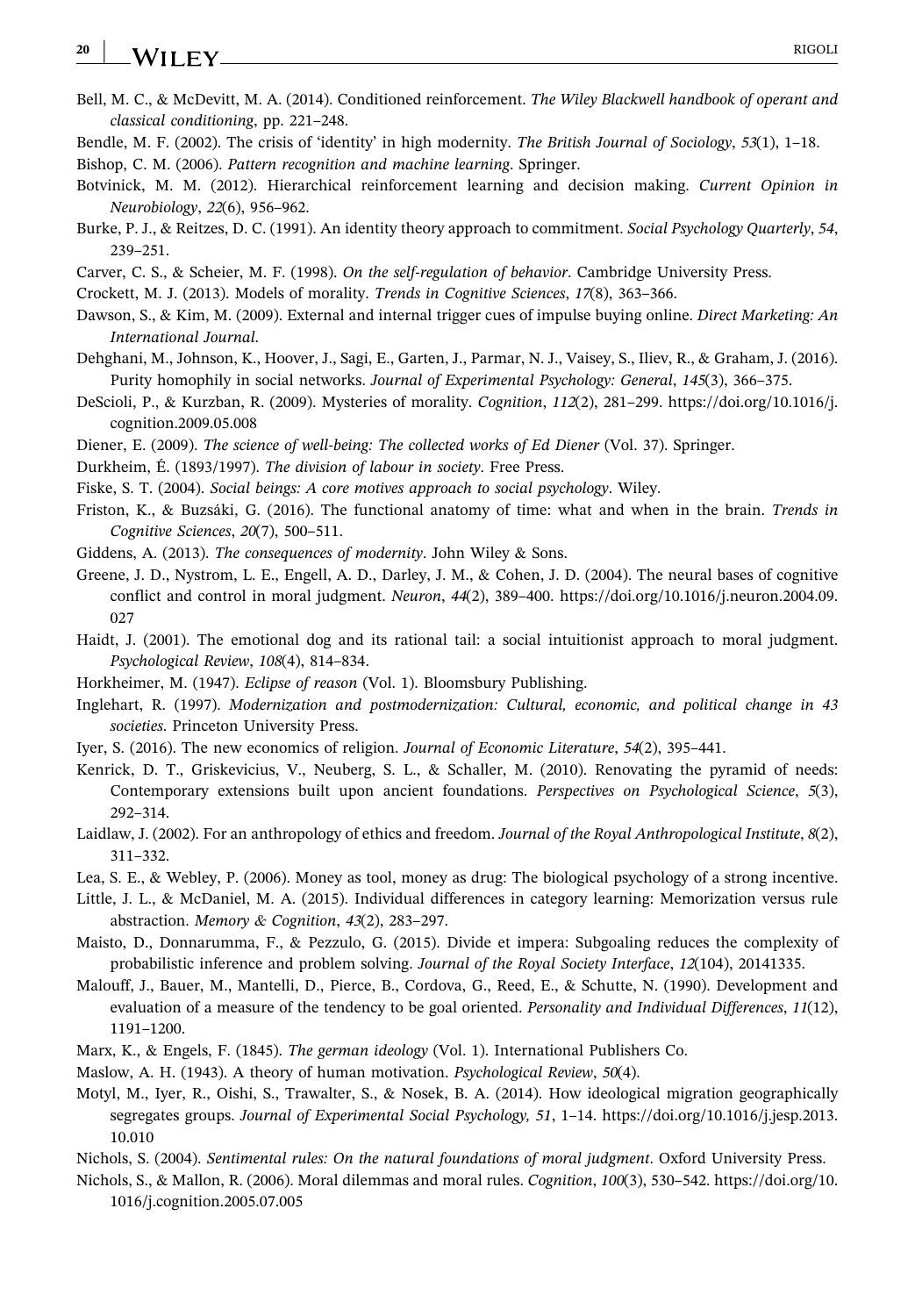- <span id="page-21-0"></span>O'Reilly, R. C., Hazy, T. E., Mollick, J., Mackie, P., & Herd, S. (2014). *Goal‐driven cognition in the brain: a computational framework*. *arXiv preprint arXiv:1404.7591*.
- Palmiotti, G. P., Cristaldi, F. D. P., Cellini, N., Lotto, L., & Sarlo, M. (2019). Framing the outcome of moral dilemmas: Effects of emotional information. *Ethics & Behavior*, *30*(3), 213–229. [https://doi.org/10.1080/](https://doi.org/10.1080/10508422.2019.1607348) [10508422.2019.1607348](https://doi.org/10.1080/10508422.2019.1607348)
- Pavlov, I. P. (1927). *Conditioned reflexes: An investigation of the physiological activity of the cerebral cortex*. Oxford University Press.
- Plutarch. (2004). *The life of Alexander the Great*. Modern Library.
- Pezzulo, G., Rigoli, F., & Friston, K. J. (2018). Hierarchical active inference: A theory of motivated control. *Trends in Cognitive Sciences*, *22*(4), 294–306.
- Powers, W. T. (1973). *Behavior: The control of perception*. Aldine.
- Rescorla, R. A. (1980). *Pavlovian second‐order conditioning (psychology revivals): studies in associative learning*. Psychology Press.
- Rigoli, F. (2021a). Masters of suspicion: A Bayesian decision model of motivated political reasoning. *Journal for the Theory of Social Behaviour*. <https://doi.org/10.1111/jtsb.12274>
- Rigoli, F. (2021b). A computational perspective on faith: Religious reasoning and Bayesian decision. *Religion, Brain & Behavior*, *11*(2), 147–164. <https://doi.org/10.1080/2153599X.2020.1812704>
- Rigoli, F., Pezzulo, G., Dolan, R., & Friston, K. (2017). A goal‐directed Bayesian framework for categorization. *Frontiers in Psychology*, *8*, 408.
- Robbins, J. (2012). Cultural values. *A Companion to Moral Anthropology*, 117–132.
- Rokeach, M. (1973). *The nature of human values*. Free Press.
- Schwartz, S. (2006). A theory of cultural value orientations: Explication and applications. *Comparative Sociology*, *5*(2‐3), 137–182.
- Schwartz, S. H. (2012). An overview of the Schwartz theory of basic values. *Online Readings in Psychology and Culture*, *2*(1), 2307–0919.
- Shweder, R. A. (2012). Relativism and universalism. In D. Fassin (Ed.), *A companion to moral anthropology*. Wiley.
- Schmajuk, N. A., & Holland, P. C. (1998). *Occasion setting: Associative learning and cognition in animals*. American Psychological Association.
- Skidelsky, E., & Skidelsky, R. (2012). *How much is enough?: money and the good life*. Penguin UK.
- Skinner, B. F. (1953). *Science and human behavior (No. 92904)*. McMillan.
- Solway, A., & Botvinick, M. M. (2012). Goal‐directed decision making as probabilistic inference: A computational framework and potential neural correlates. *Psychological Review*, *119*(1), 120–154.
- Stets, J. E., & Burke, P. J. (2014). The development of identity theory. In *Advances in group processes*. Emerald Group Publishing Limited.
- Stets, J. E., & Carter, M. J. (2012). A theory of the self for the sociology of morality. *American Sociological Review*, *77*(1), 120–140.
- Stich, S., Doris, J. M., & Roedder, E. (2010). Altruism. In J. M. Doris (Ed.), *The moral psychology handbook* (pp. 147–205). Oxford University Press.
- Stryker, S. (1980). *Symbolic interactionism: A social structural version*. Benjamin‐Cummings Publishing Company.
- Sutton, R. S., & Barto, A. G. (1998). *Reinforcement learning: An introduction*. MIT press.
- Talevich, J. R., Read, S. J., Walsh, D. A., Iyer, R., & Chopra, G. (2017). Toward a comprehensive taxonomy of human motives. *PloS One*, *12*(2), e0172279.
- Tan, L., & Hackenberg, T. D. (2015). Pigeons' demand and preference for specific and generalized conditioned reinforcers in a token economy. *Journal of the Experimental Analysis of Behavior*, *104*(3), 296–314.
- Tsushima, T., & Burke, P. J. (1999). Levels, agency, and control in the parent identity. *Social Psychology Quarterly*, *62*(2), 173189.
- Turner, J. C. (1991). *Social influence*. Thomson Brooks/Cole Publishing Co.
- Weber, M. (1904/2002). *The Protestant Ethic and the Spirit of Capitalism: With Other Writings on the Rise of the West*. Penguin.
- Weber, M. (1915/1959). *The religion of China: Confucianism and Taoism*. Free Press.
- Weber, M. (1916/2000). *The religion of India: The sociology of Hinduism and Buddhism*. Munshiram Manoharlal.